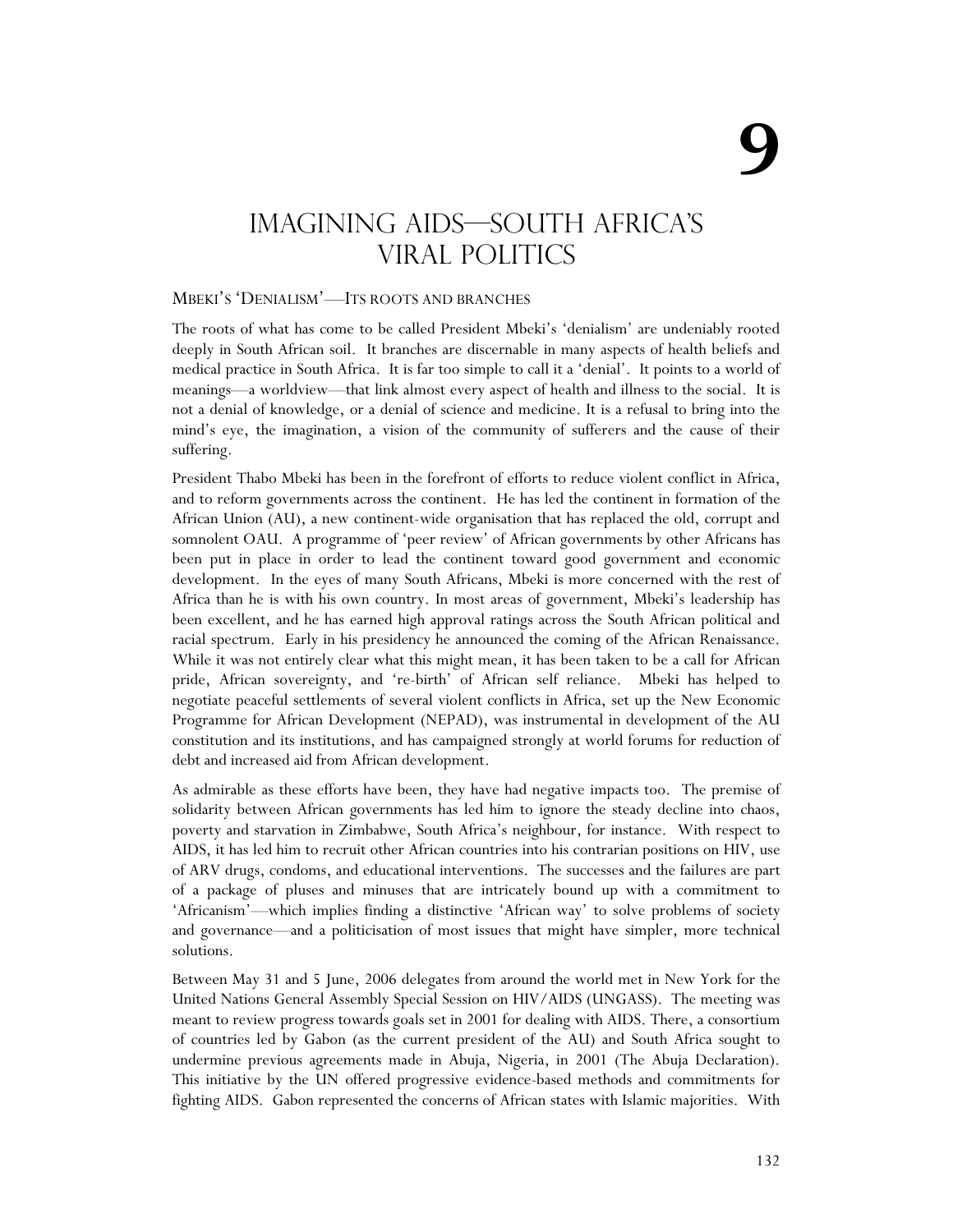the support of the South African government delegation, it sought to exclude reference to homosexuality (or men having sex with men), sex workers, and women and young girls, all of whom are especially vulnerable to HIV infection. The South African delegation has also sought to exclude mention of specific targets for provision of antiretroviral drug therapy, suggesting that they did not want the government to be held accountable for the chronically slow provision of ARVs across South Africa.

Before the meeting, however, the Ministry of Health had already moved to exclude the AIDS Law Project and TAC from accreditation at UNGASS 2006. A number of civil organisations had also prepared a memorandum to Kofi Anan, Secretary General of the UN in order to point out the inadequacies of the South African Department of Health's own report. Apart from its exclusion of key stake holders, the report failed to include or misrepresented statistics on HIV mortality, HIV prevalence, TB and HIV incidence, and the total number of patients receiving ARV treatment. In keeping with their desire not to be held to promises, the DoH report to the UNGASS also omitted ARV treatment target.<sup>1</sup> A representative from Open Society South Africa, Sisonke Msimang, commented that 'Our [African] states have behaved in the most shocking fashion. … Our missions have been complacent and disorganised at best, and in the case of Gabon and South Africa, obstructionist.'<sup>2</sup>

The organisation of African states that Mbeki had worked hard to create was now supporting him in his campaign to undermine AIDS prevention. Just two weeks before, Nozipho Bhengu, the daughter of a South African member of parliament, had died on May 19<sup>th</sup> as the result of AIDS and of following the advice of the Minister of Health Manto Tshabalala Msimang. Nozipho's mother, Ruth Bhengu, had made headlines in 2001 by announcing in Parliament that her daughter was suffering from AIDS related illnesses. They announced that she was doing well, however, because she was following the nutritional advice of the Minister of Health, and eating a diet rich in garlic, ginger, olive oil, lemon juice, beetroot, and vitamins provided by Matthias Rath<sup>3</sup>, yet another charlatan offering an 'AIDS cure', like Virodene, with the imprimatur of the South African Government. The peculiar diet had been devised by Tine van der Maas, a former nurse and self-taught nutritionist. She had managed to convince the health minister that her diet was an effective cure for AIDS. In 2005, an apparently healthy Nozipho had declared the diet effective after having been on it for 3 years. 'It works. I am the scientific proof', she claimed.<sup>4</sup> Early in 2006 Nozipho had said that she was writing a book, 'From

<sup>&</sup>lt;sup>1</sup> Letter to Kofi Anan, Secretary General, United Nations; from Joint Civil Society Monitoring Forum (JCSMF), founded by the AIDS Law Project, Health Systems Trust, Centre for Health Policy, Institute for Democracy in SA, Open Democracy Advice Centre, Treatment Action campaign, UCT School of Public Health & Family Medicine, Public Service Accountability Monitor & *Médecins Sans Frontières*, Re: United Nations General Assembly Special Session on HIV/AIDS (UNGASS)- South Africa's Progress Report, dated 6 April 2006. Electronic Document on TAC website, accessed 25 June 2006.

<sup>2</sup> 'PanAfrica: Politics Override the Needs of Vulnerable People At UNGASS UN Integrated Regional Information Networks'. June 1, 2006; Posted to the web June 1, 2006. http://allafrica.com/stories/200606010192.html. Palitza Kristin. 'South Africa: AIDS gathering highlights tensions between government, NGOs. Inter Press Service News Agency, Friday, June 16, 2006, 13:45 GMT. http://www.ipsnews.net/africa/nota.asp?idnews=33502.

<sup>&</sup>lt;sup>3</sup> Rath describes his product as 'micronutrients' that are 'key factors to fight immune deficiencies.' Pharmaceutcal companies providing ARVs are described as engaged in 'pharmaceutical colonialism.' See http://www4.dr-rathfoundation.org.

<sup>4</sup> 'Aids patient backs Manto [Tshabalala-Msimang, SA Minister of Health]', News24.com. 06/05/2005 08:51 - (SA). http://www.news24.com/News24/South\_Africa/Aids\_Focus/0,,2-7-659\_1700611,00.html.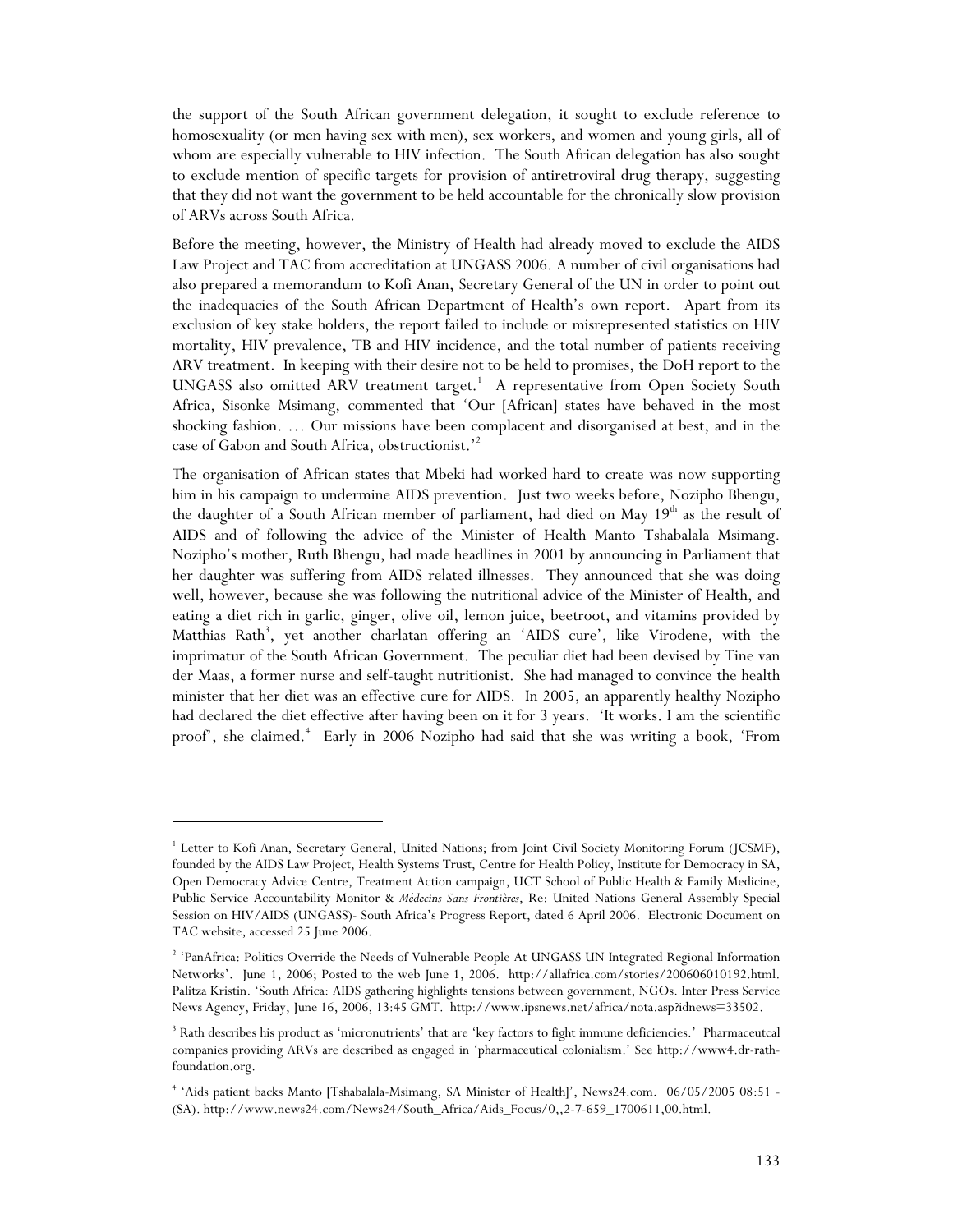Victim to Victor', about the success of her diet. She died of AIDS before the book was completed.<sup>5</sup>

The vitamin salesman Matthias Rath has contributed to the deaths of many other AIDS victims. The Treatment Action Campaign has documented a number of these.<sup>6</sup> Seriously ill people have been recruited by Rath and his team at the Rath Foundation in Cape Town to participate in drug trials that are conducted illegally and without scientific protocols. These are apparently protected by the Minister of Health who refuses to prosecute and continues to promote their products.

In spite of all this, in a letter to the *Mail & Guardian* newspaper on June 9<sup>th</sup>, 2006, the Minister of Health, Manto Tshabalala-Msimang, declared triumphantly 'We were right all along', referring to the views she and the president had expressed. She declared that her report to UNGASS had been an outstanding success. 'Returning to New York last week for the review of the Declaration of Commitment on HIV/AIDS was gratifying', she began. She said the meeting showed 'how far the world has come to accept what President Thabo Mbeki sought to highlight as early as 2000.' She ignored the issue of treatment entirely in saying that 'Secretary General Kofi Anan … recognised that poverty, underdevelopment and gender inequality are among the principal contributing factors to the spread of HIV and AIDS.' This, she said, had been 'the basis of the South African government response all along. She also emphasised that 'promoting a healthy lifestyle … traditional medicine and other therapies' were prioritised by her department.<sup>7</sup> At the International HIV/AIDS Conference in Toronto, Canada, in August, the Minister further embarrassed South Africa by setting up an amateur-looking stand with bowls of beetroot, garlic and lemons. The UN's Special Envoy for HIV/AIDS in Africa, Stephen Lewis, condemned Tshabalala Msimang and President Thabo Mbeki, saying their 'theories [were] more worthy of a lunatic fringe than of a concerned and compassionate state.' He added that, in his opinion, 'they can never achieve redemption' and that they know 'what they are doing is wrong.<sup>8</sup> Even Tshabalala-Msimang's deputy in the Ministry of Health, Nosiviwe Madlala-Routledge, said that the stand was an 'embarrassment'.<sup>9</sup>

By the end of September, 2006, there were movements to put South Africa on a better course. The powerful Congress of South African Trade Unions (COSATU), a partner of the ANC in the Tri-partite Alliance with the miniscule South African Communist Party, voted at their meeting on 19 September to adopt a resolution that said 'the time for conflicting and confusing messages about HIV/AIDS is over.'10 The Deputy President, Phumzile Mlambo-Ngcuka, attempted to address the meeting to explain the new government position, but was shouted down, as other members of government had been before. They blamed her husband, Charles Ngcuka, for the prosecution and removal of the former Deputy President, Jacob Zuma.

<sup>&</sup>lt;sup>5</sup> 'Nozipho Bhengu' [Obituary] The Economist, Jun 8th 2006.

http://www.economist.com/obituary/displaystory.cfm?story\_id=7033269. 'TAC [Treatment Action Campaign] statement on the death of Nozipho Bhengu'. TAC Electronic Newsletter 24 May 2006. http://www.tac.org.za/nl20060524a.html.

<sup>6</sup> 'Analysis of deaths on Matthias Rath illegal clinical trial', 2 November 2005. Electronic document: Treatment Action Campaign newsletter, ns02\_11\_2005.html.

<sup>&</sup>lt;sup>7</sup> Letter to the Editor, 'We were right all along', from Ms Manto Tshabalala-Msimang, Minister of Health, to the Mail & Guardian (Comment and Analysis page), June 9-15 2006, p. 23.

<sup>8</sup> Westhead, Carter and Momberg 2006.

 $<sup>9</sup>$  Cullinan 2006.</sup>

<sup>10</sup> Monare & Daniels 2006.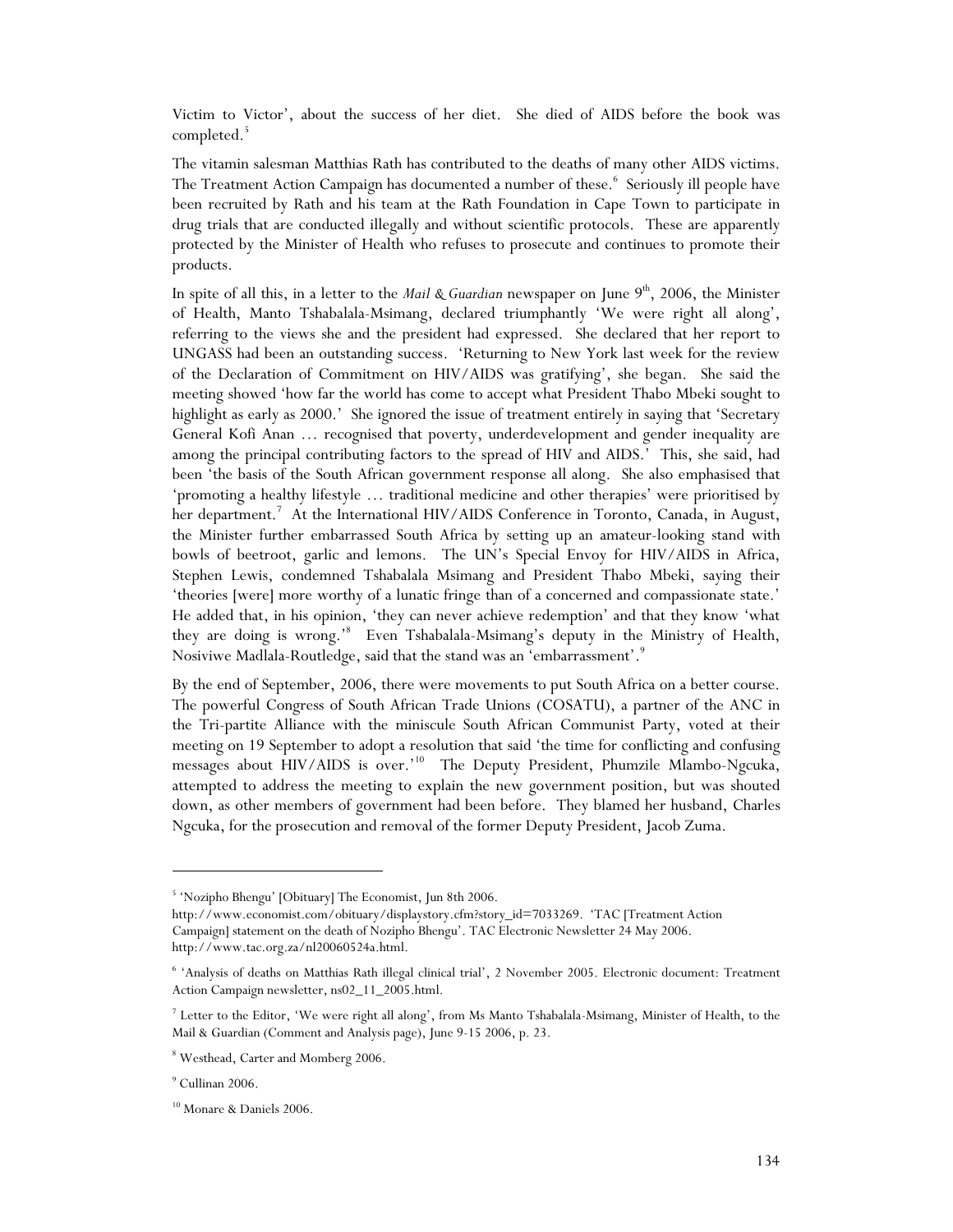By the middle of October, the Minister of Health was taken to hospital with what was described as an 'acute respiratory illness'. No further information was made available about her illness until March 2007, but in her absence, the Deputy President, Phumzile Mlambo-Ngcuka, moved to take over the government's AIDS programmes. At a meeting of the South African National AIDS Council, in later October, Mlambo-Ngcuka announced that a new five-year National Strategic Plan on HIV and AIDS would be announced on 1 December, World AIDS Day. The old plan had expired in 2005, without action from Minister Tshabalala-Msimang. At the end of October, the Deputy Minister of Health, Nosiviwe Mdlala-Routledge, appeared to have take charge of the ministry's AIDS programme. She said that she and the Deputy President had been in consultation with TAC for the past three months, and had obtained agreement from cabinet that 'foods like garlic and beetroot, while good for health, are not alternatives to anti-retrovirals. They announced new targets for action, to be achieved by 2011, including treating 650,000 people with ARVs (currently 175,000 were being treated), distributing 500 million condoms annually (currently 340 million are distributed), promoting 'mutual faithfulness', and reducing by a modest 10% the number of children under 14 who engage in sex.<sup>11</sup> Nevertheless, a few days later, the Office of the President responded to say that Manto Tshbabalala-Msimang was 'still in charge' of the AIDS programmes but by the  $10<sup>th</sup>$ of December recanted, saying that Mdlala-Routledge would maintain control even after the Minister returned to work briefly from her extended stay in hospital.<sup>12</sup> Speculation had it that her husband, Mendi Msimang, the Treasurer-General of the ruling African National Congress, had intervened to prevent her being sacked or boarded.<sup>13</sup> Apparently, the 'time for conflicting and confusing messages' was still not over, and a TAC spokesperson said they were 'not popping Champagne corks yet.'

Tshabalala-Msimang did not return to her ministry until June 2007. She was clearly still ill and was gravely thin, the nature of her illness still undisclosed. Although back at work, she refused to attend the  $3<sup>rd</sup>$  South African AIDS Conference in Durban, convened  $4-8$  June, because she felt that the organisers had snubbed her by not giving her a major speaking role.<sup>14</sup> Her deputy, Madlala-Routledge also withdrew in sympathy.

It is difficult to understand these tragedies and travesties, but the roots of Mbeki's denialism, and that of the two Ministers of Health in the New South Africa, can be traced to two things. First, there is a determination to find an 'African solution to African problems.' This is an oft repeated slogan, but one to which President Mbeki and his government are deeply committed. On the positive side, this commitment has led to the founding of the new African Union and unprecedented economic and political development in South Africa. But, this commitment also helps to explain the Sarafina II and the Virodene scandals and the government's 'denialism.' This idea has close parallels with the thinking of South African traditional healers who say that if

<sup>&</sup>lt;sup>11</sup> Cullinan 2006; Adams 2006; Monare & Daniels 2006; Westhead, Carter and Momberg 2006.

<sup>12 &#</sup>x27;Manto still in charge of AIDS programme,' November 06 2006 at 09:15PM; Online: http://www.iol.co.za/index.php?set\_id=1&click\_id=125&art\_id=qw1162827362448B243; 'New plan for AIDS in South Africa.' Online: Africa News Dimensions, November 5, 2006, http://southafrica.andnetwork.com/index;jsessionid=6E76B05C195EA6A211EE520578B2B488?service=direct /1/Home/older.fullStory&sp=l55345; 'Manto's deputy will be her voice on Aids', www. iol.co.za, November 10 2006 2006 at 04:11AM, http://www.iol.co.za/index.php?from=rss\_South%20Africa&set\_id=1&click\_id=&art\_id=vn20061110011955 724C801675; Manto's absence a boon for TAC, November 09 2006 at 02:08PM; Online: http://www.iol.co.za/index.php?set\_id=1&click\_id=125&art\_id=vn20061109134229846C354511

<sup>&</sup>lt;sup>13</sup> Zukile Majova, 'How Manto dodged axing', The Mail & Guardian May 18-24, 2007, page 2.

<sup>&</sup>lt;sup>14</sup> 'Manto snubs AIDS conference'. The Star (Johannesburg) 6 June 2007.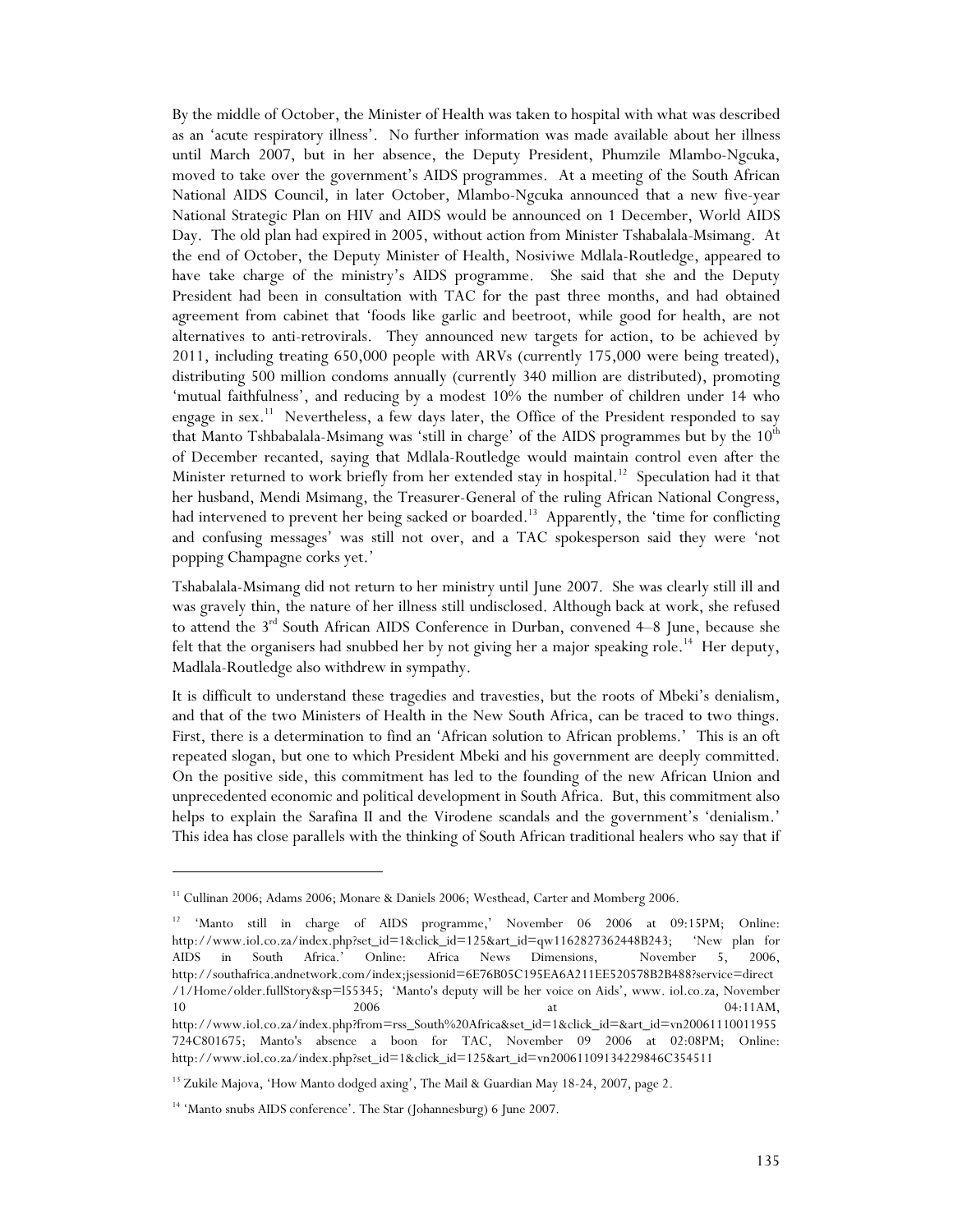the ancestors (*madloti*) knew about AIDS, then surely they must know how to cure it from the resources of the African bush. In her defence of her 'HIV salad' display at the Toronto International AIDS convention, Tshabalala-Msimang argued that 'more than 80 percent of people on the [African] continent use traditional medicine', merging her own advocacy of an idiosyncratic diet with so-called 'traditional medicine'.<sup>15</sup> It is also similar to the go-it-alone attitude during Apartheid of the previous ruling party, the white Afrikaans-dominated National Party, which is now, in any case, merged with the ruling party, the black African-dominated African National Congress.

The era of government-approved efforts to create such an 'African solution', like Virodene, is by no means over. In July, the University of Cape Town suspended Girish Kotwal, an chief of medical virology at the Institute of Infectious Diseases and Principal Investigator in the university's medical biotechnology programme; he subsequently resigned. He and his laboratory staff had conducted unauthorised clinical test of their herbal remedy called 'Secomet V'—a plant extract—on HIV-positive people.<sup>16</sup> Kotwal had organised a conference on 'natural products and molecular therapy' in South Africa in January 2005 which Tshabalala-Msimang attended. She claimed that such research on 'natural' remedies such as this 'provide an opportunity to reclaim our [African] scientific and socio-cultural heritage, which was stigmatised and discredited as primitive rituals and witchcraft during many years of colonialism and apartheid.' She claimed that a 'false division' between African traditional medicine and bio-medicine had been created 'by the need to make money from patented drugs through discrediting the use of natural products.<sup>'17</sup>

Second, there is a belief that AIDS is some sort of trick foist on Africa by major Western pharmaceutical companies. Many believe that, at best, this is rooted in racist myths, or, at worst, in actual racist agendas pursued by shadowy forces of multi-national corporations. Many are suspicious of the methods used to combat AIDS, such as promotion of condoms that some fear are dangerous, or through denigration of sex through promotion of abstinence, and an apparent focus on black sexuality in particular. This is again similar to the discourse of the traditional healers who say that if AIDS is, in fact, incurable, then the African spirits and ancestors that guide African healing cannot know about it, and therefore it must come from outside. Far from being a wild and unmotivated invention of the political elite, then, Mbeki's denialism is consistent with at least some popular beliefs of the ordinary South African.

However, there has also been intervention from a number of Western scientists, led by Peter Duesberg and David Rasnick who until February 2003, had been associated with the Department of Molecular and Cell Biology of the University of California, Berkeley. Their papers and research in the late 1990s and early 2000s evidently convinced the President that HIV did not cause AIDS and that AIDS was a 'lifestyle disease' caused by recreational drug use, and by misguided use of AZT and other antiretroviral medication that had been used to treat the so-called AIDS-related diseases. Duesberg and Rasnick denied that there was any connection between HIV and AIDS and that, in the words that President Mbeki used to paraphrase their findings, 'a single virus cannot cause a syndrome [AIDS]'. (In her June 9<sup>th</sup> 2006 letter of the Mail & Guardian, Tshabalala-Msimang reaffirmed this view saying, 'we could

<sup>&</sup>lt;sup>15</sup> Westhead, Carter and Momberg 2006.

<sup>16</sup> See http://www.secomet.com/pages/science.php. Secomet V is an 'acidic plant extract from the *trifollium* species' (Kotwal, Kaczmarek, Leivers et al. 2005)

<sup>17 &#</sup>x27;UCT acts against academic associated with AIDS tonic,' *Mail & Guardian* Online, 3 July 2006; http://www.mg.co.za/articlePage.aspx?articleid=276134&area=/breaking\_news/breaking\_news\_\_national/; 'UCT prof resigns over HIV 'concoction', *Cape Times* (Cape Town) October 26, 2006, p. 5.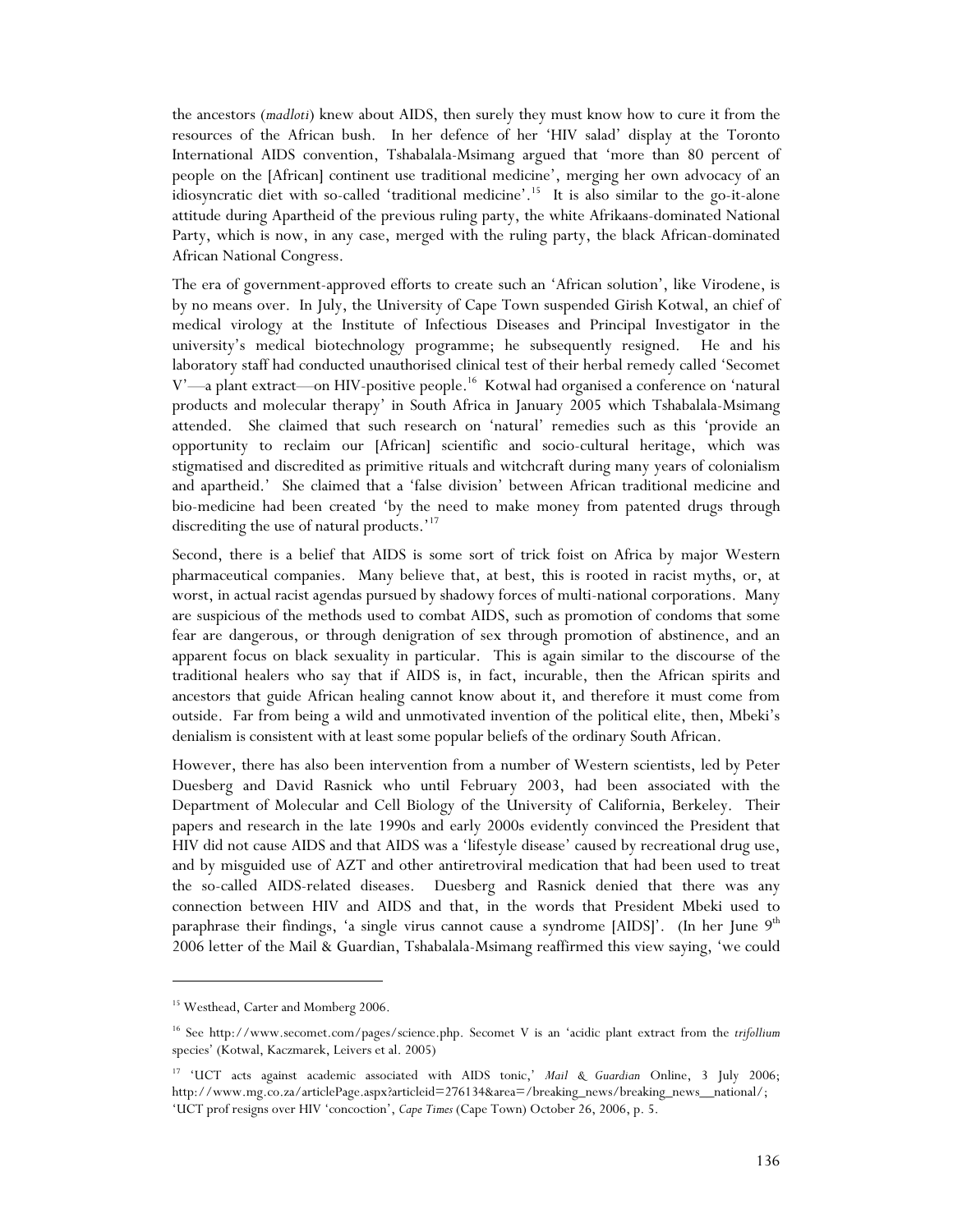not blame the challenge of HIV/AIDS only on the virus.'<sup>18</sup>) Given his 'AFricanist' ideology, Mbeki's reliance on Duesberg and Rasnick, and the faith placed in Matthias Rath's vitamin cocktails and Tine van der Maas's diets may seem surprising since none are South African. Duesberg is a German-born American and Rasnick is American, while Rath is German, and van der Maas is Dutch. Nevertheless, their message is consistent with Mbeki's beliefs and commitments. With much of the rest of South Africa, Mbeki appears to accept the view that disease and death is caused by social forces, including other people, 'lifestyle', witches, bad attitudes, and food. These beliefs are largely unchallenged by the high degree of medical pluralism that exists in South Africa: there is always another therapy. No system of healing or medical treatment appears to have hegemonic status in South Africa. Bio-medical (allopathic) medicine competes with homeopathic, chiropractic, osteopathic, New Age, traditional African, Christian faith healing, Chinese, Islamic and Hindu healing practices, use of patent medicine, 'food supplements' and herbs (African, Asian, European), among many others. In this context, bio-medical explanations, preventive strategies and approaches are taken as one option among others by the South African public.

Duesberg's and Rasnick's 'denialism' was based on their observations about the course of the HIV epidemic, especially in the US and Europe in the last two decades of the twentieth century (see Chapter 2, this volume). They listed 10 'facts' about the epidemic, including that it was not infectious since health workers in contact with AIDS patients had not been infected, that there was no one *defining* illness but rather a 'syndrome' while other viruses caused a discrete disease such as chicken pox or poliomyelitis; and that the epidemic progressed 'nonexponentially, just like a lifestyle disease (such as lung cancer due to smoking, or obesity and diabetes).<sup>19</sup> They believed that they could show that 'Recreational drug use is a common denominator for over 95% of all American and European AIDS patients' and that, therefore, 'HIV proves to be an ideal surrogate marker for recreational and anti-HIV drug [ARV] use.'<sup>20</sup> Their 'denialism' was based on their misinterpretation of the HIV prevalence trends in the US and Europe, but was wholly accepted by President Mbeki. He included Duesberg and Rasnick in his 'Presidential International Panel of Scientists on HIV/AIDS in Africa' that was meant to advise him on AIDS policy. Despite the presence of other scientists who comprehensively disproved the denialist position, Mbeki has clung to his beliefs.

In a number of speeches between 1999 and 2001, Mbeki presented the denialist position to South Africa. It stopped just short of implementation in policy. In fact, the Ministry of Health, led by factions who disagreed strongly with the President and the Minister of Health struggled to develop a rational AIDS policy in spite of their leadership. Mbeki was persuaded to keep his ideas to himself. Almost. In April 2002, Mbeki announced that the government would proceed with treatment based 'on the premise that HIV causes AIDS.'<sup>21</sup> Stopping just short of acknowledging that HIV causes AIDS *as fact*, the government agreed to proceed *as if* HIV caused AIDS.

<sup>&</sup>lt;sup>18</sup> Letter to the Editor, 'We were right all along', from Ms Manto Tshabalala-Msimang, Minister of Health, to the Mail & Guardian (Comment and Analysis page), June 9-15 2006, p. 23.

<sup>&</sup>lt;sup>19</sup> Duesberg and Rasnick 1998; Duesberg 2000.

<sup>&</sup>lt;sup>20</sup> Duesberg and Rasnick 1998:85.

<sup>&</sup>lt;sup>21</sup> African National Congress, Mbeki's Statement of cabinet on HIV/AIDS, 6th May. *ANC Today*, the organisation's publication (African National Congress 2002b) states 'government's starting point is based on the premise that HIV causes AIDS.'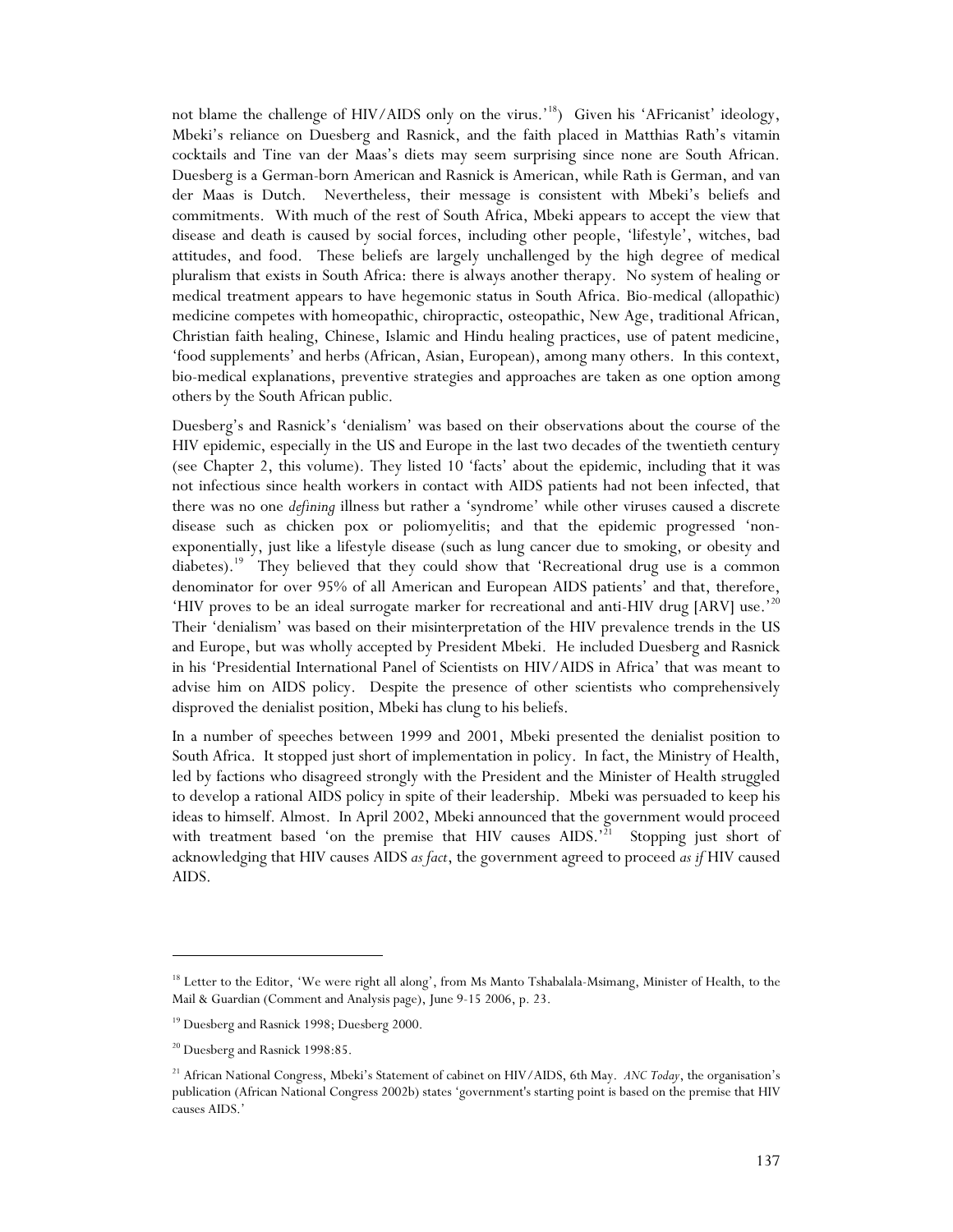In early 2002, the document entitled 'Castro Hlongwane, Caravans, Cats, Geese, Foot & Mouth and Statistics: HIV/AIDS and the Struggle for the Humanisation of the African'<sup>22</sup> began to circulate with the ANC ranks. Though the 40,000 word text does not identify its author, the document was traced to Thabo Mbeki's computer by means of the 'properties' that are embedded in every Microsoft Word document. A co-author was also identified, Peter Mokaba, who died, probably of AIDS, the following year. The document has not been repudiated by the ANC or withdrawn from circulation.<sup>23</sup>

The effect of the document was dire. Edwin Cameron, now the Supreme Court of Appeal Justice and founder of the AIDS Law Project, wrote,

The distribution of the ANC document—and suggestions that its provenance commanded high approval—cast a sombre shadow over the AIDS debate in South Africa. Within influential government circles, for agonising months, eventually years, public debate about AIDS, its treatment and its causes seemed to come to a virtual dead stop. Support for the facts about HIV transmission and AIDS treatment seemed a heresy to which no government minister would adhere. $24$ 

The document begins with a number of quotes, including one from the author's preface to the novel The Constant Gardener by John Le Carré.

As my journey through the pharmaceutical jungle progressed, (in which a number of people were murdered, others killed with experimental drugs, and governments and universities corrupted), I came to realise that, by comparison with the reality, my story was as tame as a holiday postcard.<sup>25</sup>

'Castro Hlongwane' takes this as its theme, and accuses the pharmaceutical industry of having 'manufactured' the AIDS epidemic in order to sell highly expensive and ultimately toxic drugs to unsuspecting Africans. The document is a jeremiad couched in the legalistic style of a formal petition for redress. The authors declare that the 'monograph discusses the vexed question of HIV/AIDS … based on the assumption that to understand this matter, it is necessary to study it.' Fifty-three 'theses' are then proposed in the manner of a constitutional preamble or of Martin Luther's ninety-five theses posted on the door of the Wittenberg Cathedral at the start of the Protestant Reformation in Europe. Each one begins with one or other of the phrases 'It [the document] accepts …', or 'It rejects …' or 'It recognises …'. The leading thesis declares that the author(s) 'does not accept the assertion that only scientists and medical doctors are capable of understanding this medical condition' and that 'there are many unanswered scientific questions about the HIV/AIDS thesis and many hypotheses about this matter that are falsely presented as facts.'

Among these theses are the following that effectively summarise the thrust and intention of the document.

<sup>&</sup>lt;sup>22</sup> African National Congress

<sup>23</sup> Cameron 2005: 98.

<sup>&</sup>lt;sup>24</sup> Cameron 2005:99.

<sup>&</sup>lt;sup>25</sup> Le Carré 2001. See also Celia Farber (2006) for a later version of the Duesberg/Rasnick 'denialist' position and Le Carré's worries about the corruption of medicine by drug-industry money. Gallo, Geffen, Gonsalves et al. (2006) present a refutation of Farber's claims.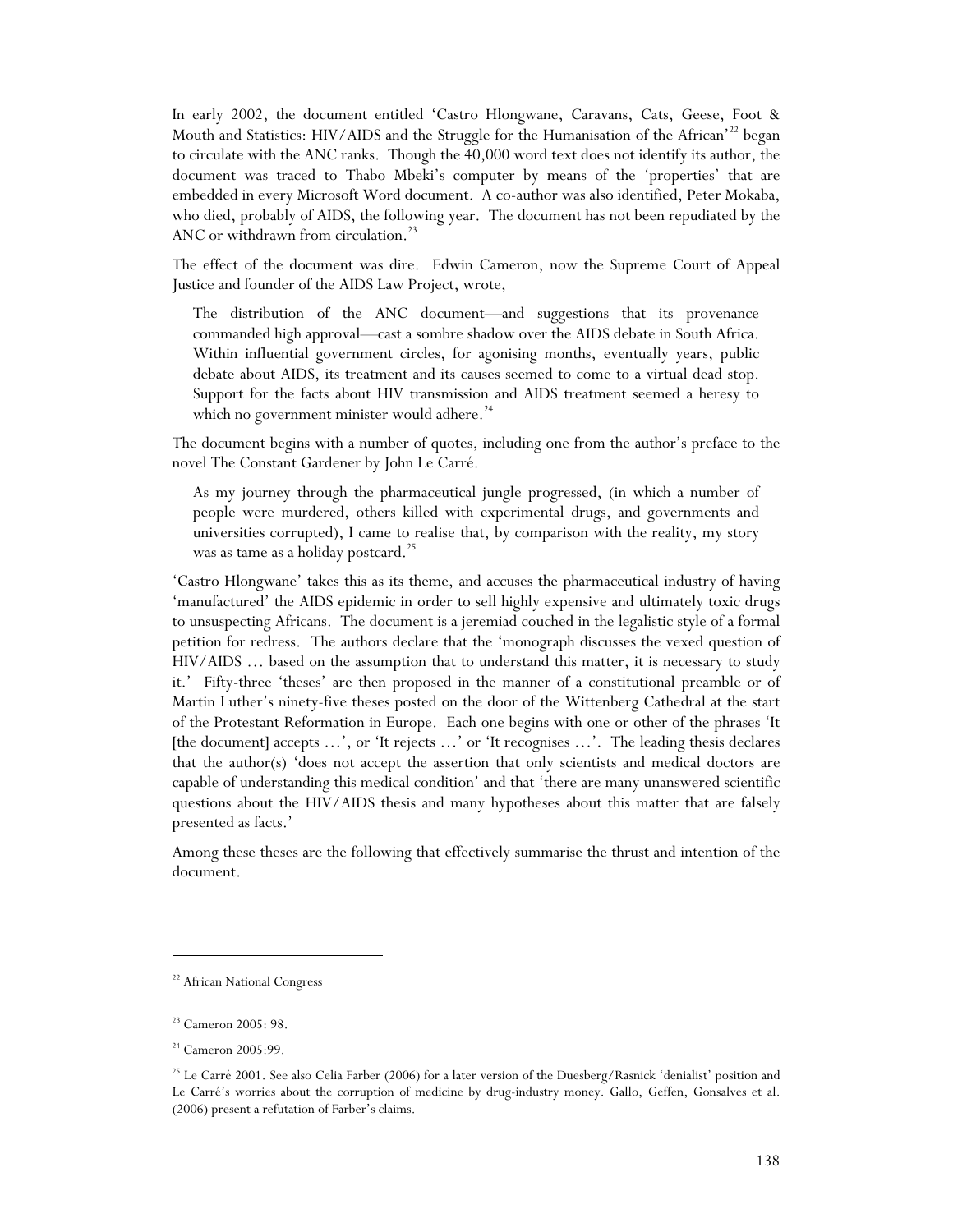It recognises the reality that there are many people and institutions across the world that have a vested interest in the propagation of the HIV/AIDS thesis, because they have too much to lose if any important element of this thesis is proved to be false.

It accepts that these include the pharmaceutical companies, which are marketing antiretroviral drugs that can only be sold, and therefore generate profits, on the basis of the universal acceptance of the assertion that "HIV causes AIDS".

It also accepts that the HIV/AIDS thesis as it has affected and affects Africans and black people in general, is also informed by deeply entrenched and centuries-old white racist beliefs and concepts about Africans and black people. At the same time as this thesis is based on these racist beliefs and concepts, it makes a powerful contribution to the further entrenchment and popularisation of racism.

It rejects as baseless and self-serving the assertion that millions of our people are HIV positive.

It rejects as fundamentally incorrect and anti-democratic the attempt to transfer the responsibility to look after oneself to the state, which seeks to turn the state into an omnipotent apparatus that must even police the sexual activities of every individual South African.

It argues for loyalty to the truth and a refusal on the part of the government and the people to succumb to pressures that are directed at serving particular commercial and political interests at the expense of the health of our people.

It rejects the assertion that, as Africans, we are prone to rape and abuse of women and that we uphold a value system that belongs to the world of wild animals, and that this accounts for the alleged "high incidence" of "HIV infection" in our country.

It enjoins all our people to think for themselves, refusing to be intimidated or terrorised by those who have powerful voices and the backing of the fabulous wealth we do not have, because we are poor.

'Castro Hlongwane', then, declares in the most forceful language possible Thabo Mbeki's commitment to an 'own way' of his own devising, one that is based in an overwhelming fear of conspiracy by the pharmaceutical industries to sell drugs at any cost, and a deep loathing of what he sees as a racist agenda behind it. There can be no doubt that in some cases, international pharmaceutical industries have tested, marketed and even 'dumped' drugs on poor populations in the third world, and that there is more than a suspicion of blame. The movie version of John Le Carré's novel is based on this premise. Both the movie and the novel have sold exceptionally well, demonstrating that Mbeki is not the only one to fear and loathe this fact. But there is no evidence that this has actually happened in the case of AIDS and ARVs in Africa. In fact, the South African government had already negotiated highly favourable price reductions for all AIDS medications. Boehringer Ingelheim had offered the drug Nevirapine at no charge to government clinics for use in MTCT prophylaxis, but the government had rejected its offer in the belief that it was 'toxic'<sup>26</sup> It is used for MTCT prophylaxis in all other countries, however.

The document also displays the personal pain of those who have watched their colleagues and friends die of AIDS. It tells in heroic terms the story of Parks Mankanhlana, one of Mbeki's closest friends and advisors at the time, who, like Peter Mokaba, probably died of  $AIDS<sup>27</sup>$ 

<sup>&</sup>lt;sup>26</sup> Deane 2005: 543.

<sup>27</sup> Cameron 2005: 106, 114.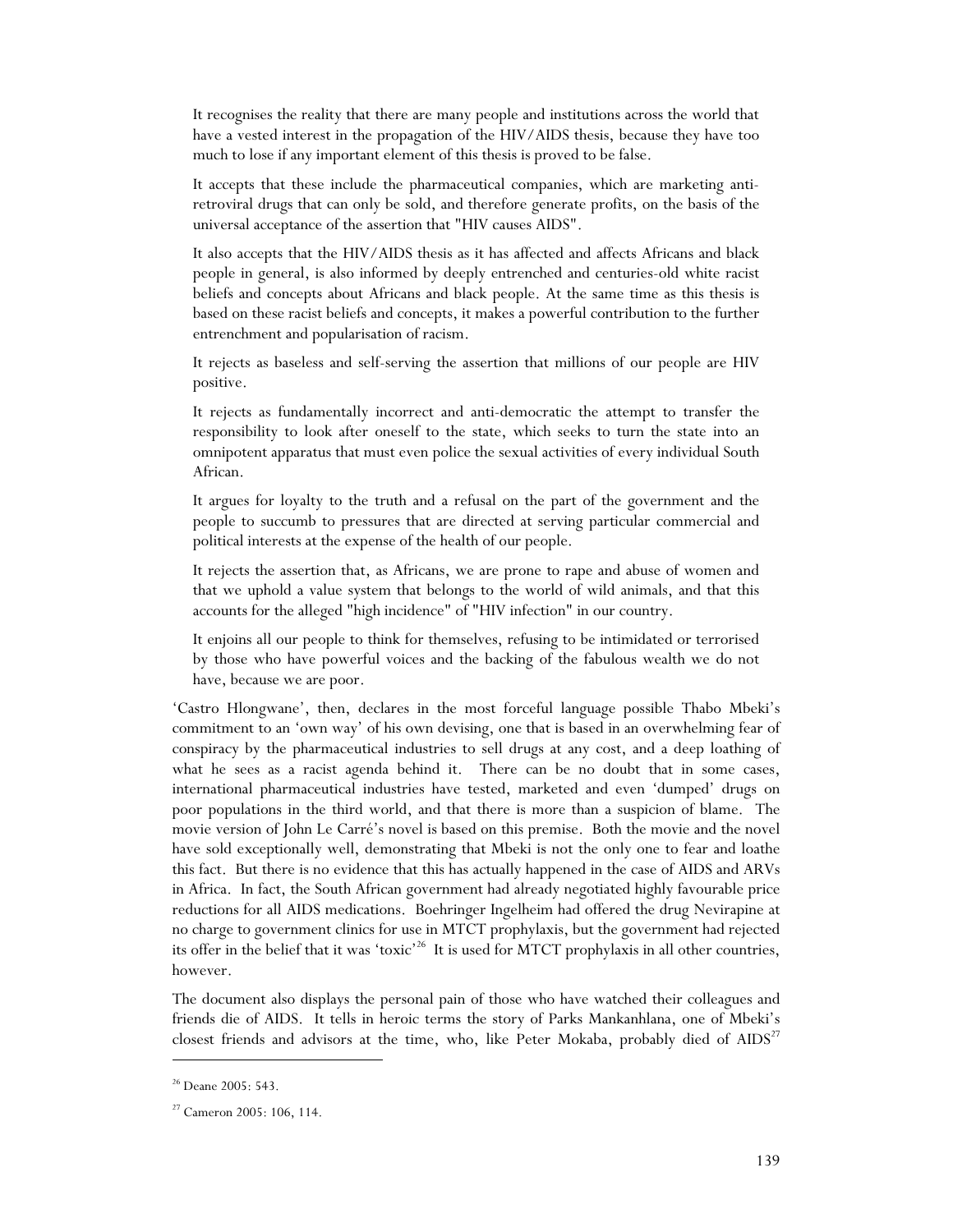(though this was denied). He is portrayed as a loyal defender of the faith who sacrifices his life for truth.

*Parks Mankahlana* rose from his deathbed to oppose this campaign against the President and the truth. He spoke in words that polite society, the friends of the Africans, considered unacceptable because they were not pretty.

And then he died, vanquished by the anti-retroviral drugs he was wrongly persuaded to consume. He suffered from anaemia and received dedicated attention from his doctor. Nevertheless he died prematurely, because some, **other than his doctor** [emphasis in original], advised him to take anti-retroviral drugs.

The document concludes in the manner of the Communist Manifesto, rejecting the idea that Africans were, in the wording of the document 'sex crazy … and diseased', prone to 'abuse women and the girl-child with gay abandon!' because Africans were a people among whom 'rape is endemic because of our culture!'

No longer will the Africans accept as the unalterable truth that they are a dependent people that emanates from and inhabits a continent shrouded in a terrible darkness of destructive superstition, driven and sustained by ignorance, hunger and underdevelopment, and that is victim to a self-inflicted "disease" called HIV/AIDS.

## **For centuries we have carried the burden of the crimes and falsities of 'scientific' Eurocentrism, its dogmas imposed upon our being as the brands of a definitive, 'universal' truth.** [emphasis in orginal]

While there may indeed be people who believe such things, they were scarcely evident anywhere in South Africa. For evidence of racism, Mbeki quotes W E B Dubois, the American writer and civil rights activist of the late nineteenth and early twentieth century, and Angela Davis, a radical activist of the 1960s USA. The Castro Hlongwane of the title was a black child who was excluded from a caravan camp (a holiday destination) on the South African coast where he had gone with his white school friends for an end of year party in December 2001. According to the Sunday Times newspaper, 'Schoolmate Ryan Templar, 18, said he was told by (Park owner) Theresa Smit that Hlongwane had AIDS and would rape other campers.'28 While the document acknowledge that the proprietor of the holiday camp was 'unsophisticated', it attributes these beliefs to 'mature practitioners of the deceits of the sophisticated' by which he apparently means his critics. These moral and ideological beliefs had little bearing on the public health crisis that AIDS presented. There is no evidence that South Africans, or black people in general, are 'sex crazy … and diseased' as Mbeki asserted, and this document certainly does not present any convincing evidence. The source of Mbeki's fury expressed in the 'Castro Hlongwane' jeremiad can only lie in the models of struggle against and resistance to Apartheid. But that battle had already been won. Mbeki's own presidency was the proof of that.

The legacy of adversarial conflict between government and civil society, however, is deeply etched in South Africa's politics but Mbeki's document also strongly reflects his own educational background as a University of Sussex student and as political leader of the ANC's struggle against Apartheid. His inspiration lies as much in English Romantic and revolutionist rhetoric as they do in South Africa. A quote from the poet and Irish Republican, W B Yeats, is the source of the 'geese' in the title, while the American author and satirist Mark Twain is the source of the 'cats'. The Marxist humanist Herbert Marcuse is liberally quoted, too. The American anthropologist Paul Farmer's book 'AIDS and Accusation', published in 1992, is

<sup>28</sup> The 'Castro Hlongwane' document cites *The Sunday Times* of January 6, 2002 as the source of this remark.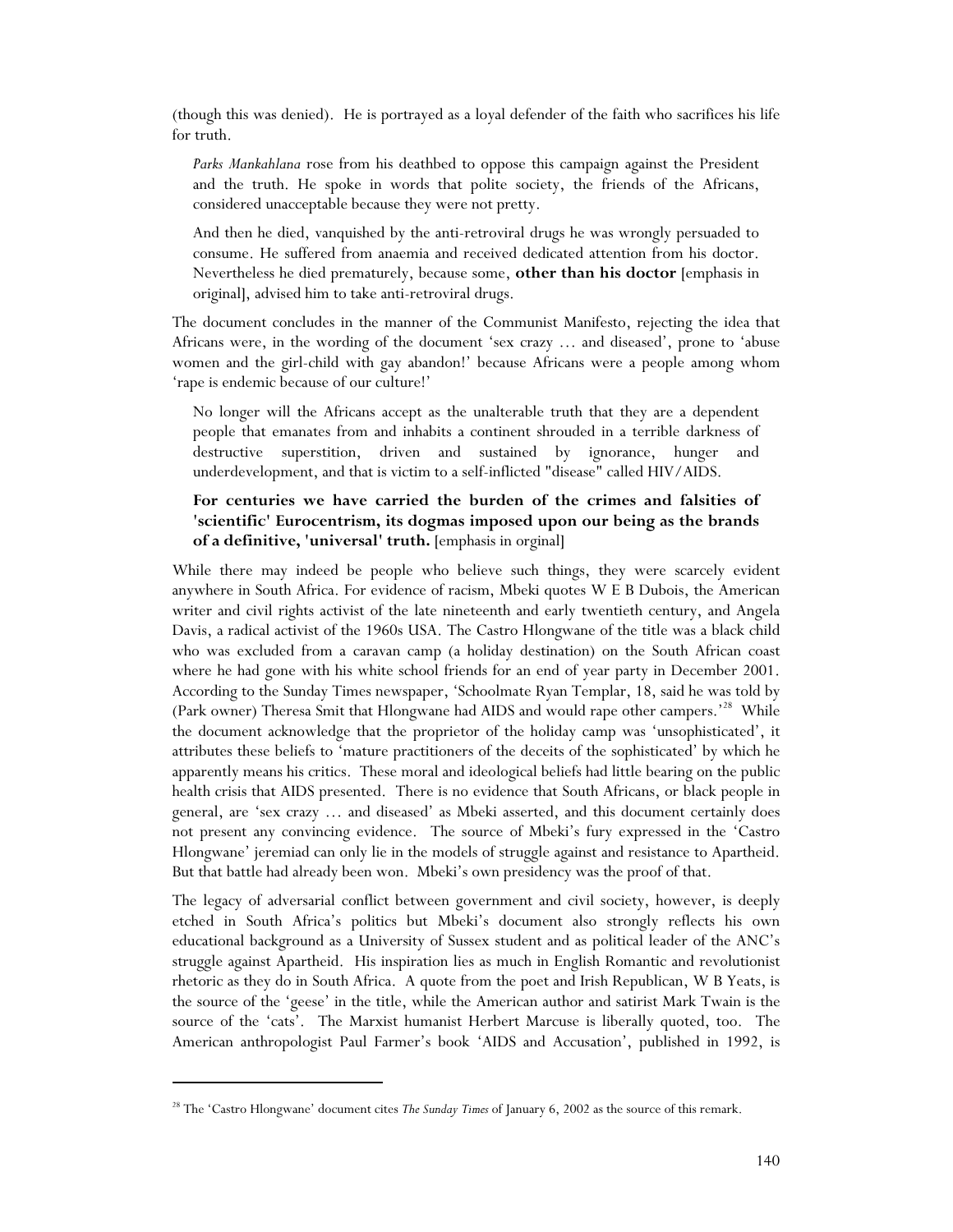given credit for showing that AIDS is a disease of poverty, a 'misery seeking missile'. The document states that 'the South African Government has nevertheless put in place 'an anti-AIDS programme as good as any other anywhere in the world,<sup>29</sup> a view that Mbeki and his Minister of Health have restated many times since then. Their 'denialism' or 'dissent', however groundless, cannot be attributed to anything but their best intentions for the country.

The 'denialist' response to AIDS that Mbeki and those around him espouse repeats the pattern of political struggle rather than active engagement with good governance. Its effect has been to allow the needless deaths of many people, in fact, far more than died during the violent period of armed resistance against Apartheid, and far more than ever die of poverty in South Africa.<sup>30</sup> This claim was made by Costa Gazi, a medical doctor who worked in a government hospital and Health Secretary for the Pan African Congress (PAC). In April 1999 Dr Gazi had said that Health Minister Nkosazana Zuma was guilty of manslaughter as a result of her refusal to use AZT to prevent mother-to-child transmission of HIV. Dr Gazi was sacked by the enraged Minister of Health. After lengthy court proceedings, it was not until 24 March 2006 that a full bench of the Transvaal Provincial Division of the High Court handed down judgment in an appeal by Dr Gazi against the Minister of Public Services and Administration and others.<sup>31</sup> The judgement concurred with Dr Gazi's statements, noting that the Minister of Health's decision

amounted to a conscious, deliberate and informed policy to sacrifice the life of babies that would contract HIV/AIDS because their mothers were not treated with AZT, in order to save the expense …. It is hardly surprising that some members of the medical profession and of the public at large would describe this policy as a murderous one.<sup>32</sup>

TAC had also laid formal charges of culpable homicide in March 2003 against the Ministers of Health (Tshabalala-Msimang), and Trade and Industry (Alec Erwin), but these were eventually dismissed by the court.

Mamphela Ramphele, former colleague of the Black Consciousness leader Steve Biko (and mother of his two children), former head of The University of Cape Town, and World Bank vice-president, has also called this 'irresponsibility that borders on criminality.'33 The title of Campbell's 2003 book, 'Letting them Die', echoes the words of the South African satirist and actor, Pieter-Dirk Uys: 'In the old South Africa we killed people. Now we're just letting them die'.<sup>34</sup> Catherine Campbell's major study exposes the reasons for the failure of many AIDS programmes in South Africa. She places great emphasis on the failure of government to build 'bridging capital' consisting of 'state-society synergy.' Such synergies were vastly important in Uganda's reduction of HIV prevalence. She points to 'national government disunity and vacillation over the existence and causes of AIDS' as a major factor in the failure of the project aimed at sex workers around a mine complex.

<sup>&</sup>lt;sup>29</sup> 'Castro Hlongwane', Chapter 13, (pagination varies in the electronic versions).

<sup>30</sup> See Posel 2003b, n. 96, which cites Costa Gazi, 'Aids far deadlier than Apartheid', *Mail and Guardian*, 22 March 2001.

<sup>&</sup>lt;sup>31</sup> Court case: Costa Gazi versus the Minister of Public Services and Administration; the Director-General: Provincial Administration, Eastern Cape Province and Magistrate Maqubela; judgement of 24 March 2006. See TAC Electronic Newsletter, 30 March 2006.

<sup>&</sup>lt;sup>32</sup> Judgment of Judge J Bertelsman, paragraphs 44 and 45 in Costa Gazi versus the Minister of Public Services and others, 24 March 2006. See TAC Electronic Newsletter, 30 March 2006.

<sup>33</sup> Cameron 2005: 113

<sup>&</sup>lt;sup>34</sup> Campbell 2003. The title of the book is 'Letting Them Die: Why HIV/AIDS intervention programmes fail.'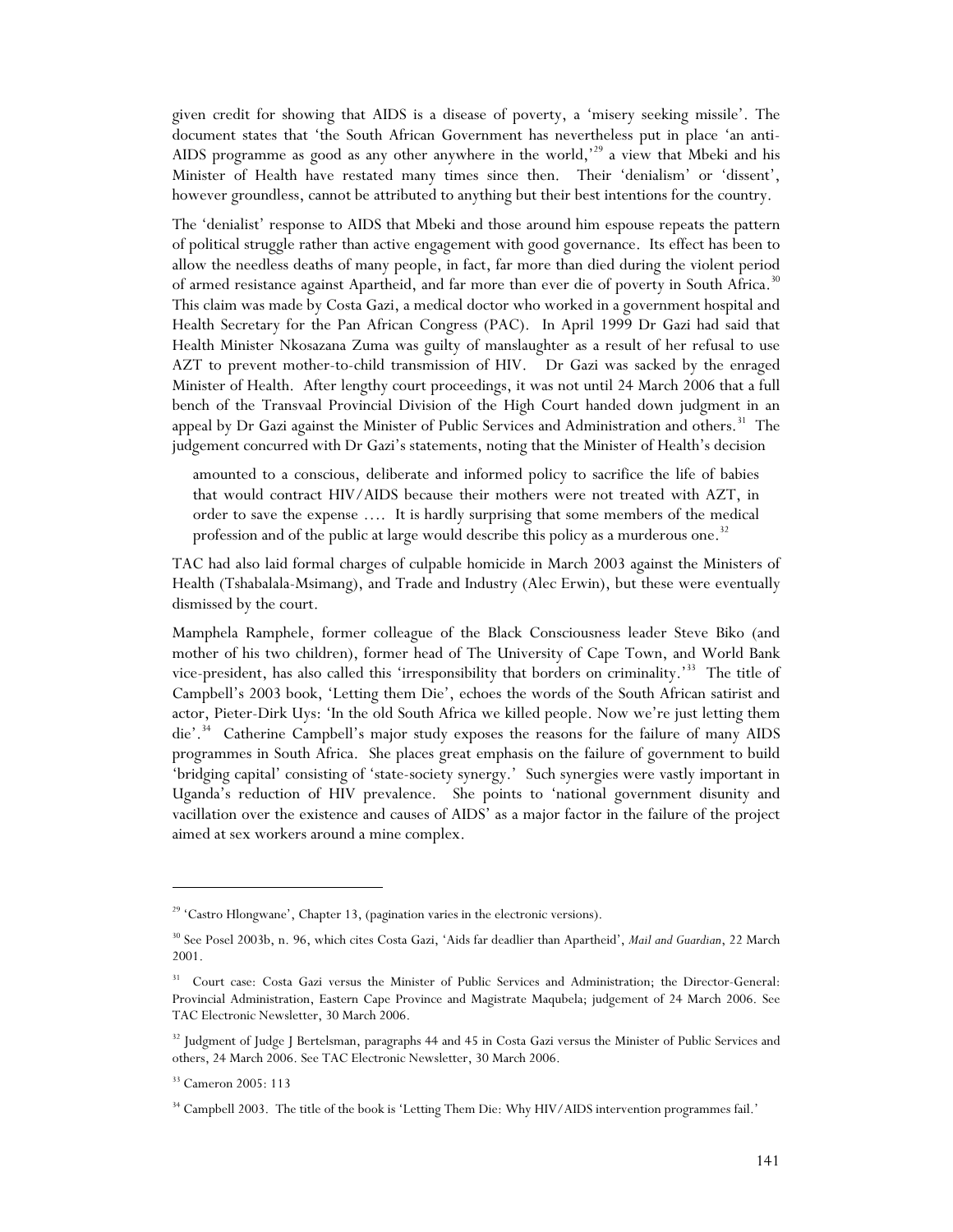With more and more people suffering from AIDS or living with HIV, Mbeki and the Minister of Health sought to preserve the illusion of a well-mannered debate. They blamed 'scientific Eurocentrism' and toxic ARVs, while their critics decried this is a 'murderous', and blamed government intransigence. Where government failed, the NGOs and organisations of civil society stepped in.

#### TREATMENT ACTION CAMPAIGN: CIVIL SOCIETY'S RESPONSE

Despite the failure of the government five year plan of action for 2000 to 2005, most important steps against AIDS would not have been taken without strong pressure from outside of government, and outside of the ruling party. Foremost among these pressure groups has been the Treatment Action Campaign (TAC). The TAC first appeared on the scene on Human Rights Day, December 10 1998, with a manifesto to government to end 'unnecessary suffering and AIDS-related deaths of thousands of people in Africa' that was caused, they said, by 'poverty and the unaffordability of HIV/AIDS treatment'.<sup>35</sup> TAC was, like the AIDS Consortium, a spin off of the AIDS Law Project and initiated by the National Association of People Living with AIDS/HIV (NAPWA). It was led by Zackie Achmat who was himself living with HIV. The organisation was launched on the steps of St. George Cathedral in Cape Town, the site from which some of the most important social movements and civil disobedience campaigns against Apartheid were also launched. As in the struggle against Apartheid, the country's independent judiciary soon became one of the most important means for seeking redress.

In its initial statement, addressed to then Minister of Health Nkosazana Zuma and the Minister of Finance, Trevor Manuel, the statement demanded treatment, but not prevention. It held much common cause with what then Deputy President Thabo Mbeki would later emphasise as his chief concerns: poverty and the power of the pharmaceutical industries. Despite this, the movement became deeply embroiled in constant protests, petitions to government, court action and marches to protest government action or inaction, and to seek redress.

In May 2000 the five pharmaceutical companies that produced the major AIDS drugs—Glaxo Wellcome, Bristol Meyers Squibb, Roche, Merck and Boehringer Ingelheim—together with the World Bank and UNAIDS began negotiations to radically reduce the price of these drugs to South Africa among other needy countries. Access to the antiretroviral drugs—AZT, 3TC, DDI and D4T—was TAC's primary goal, but provision of Diflucan (fluconazole), produced by Pfizer was also essential for treating thrush and other fungal and yeast-type secondary infections. Early in the next year, TAC staged mass demonstrations against the price of AIDS drugs. Led by Mark Haywood of the AIDS Law Project, a TAC team began negotiations with Pfizer to reduce the price. When negotiations proved unsatisfactory, Zackie Achmat, the director of TAC, flew to Thailand in October where locally produced generic fluconazole was sold for 2 rand a capsule, one-fortieth of the cost in South Africa. On his return, he brought 3000 capsules back with him in an act of civil disobedience since generic fluconazole was not registered in South Africa, and therefore illegal.<sup>36</sup> Courts declined to prosecute Achmat, however, and Pfizer agreed to donate fluconazole to 400 of South Africa's three thousand public health facilities. A compromise was reached that did not flout patents protecting Pfizer's rights to Diflucan/fluconazole, but did make it available to many of those who needed it. Supplies fell far short of total demand, however.

<sup>&</sup>lt;sup>35</sup> Treatment Action Campaign. Press Statement. 10 DECEMBER 1998 -- Day of action, International Human Rights Day www.tac.org.za/treat.html

<sup>36</sup> Cameron 2005:162-166; Sidley 2000.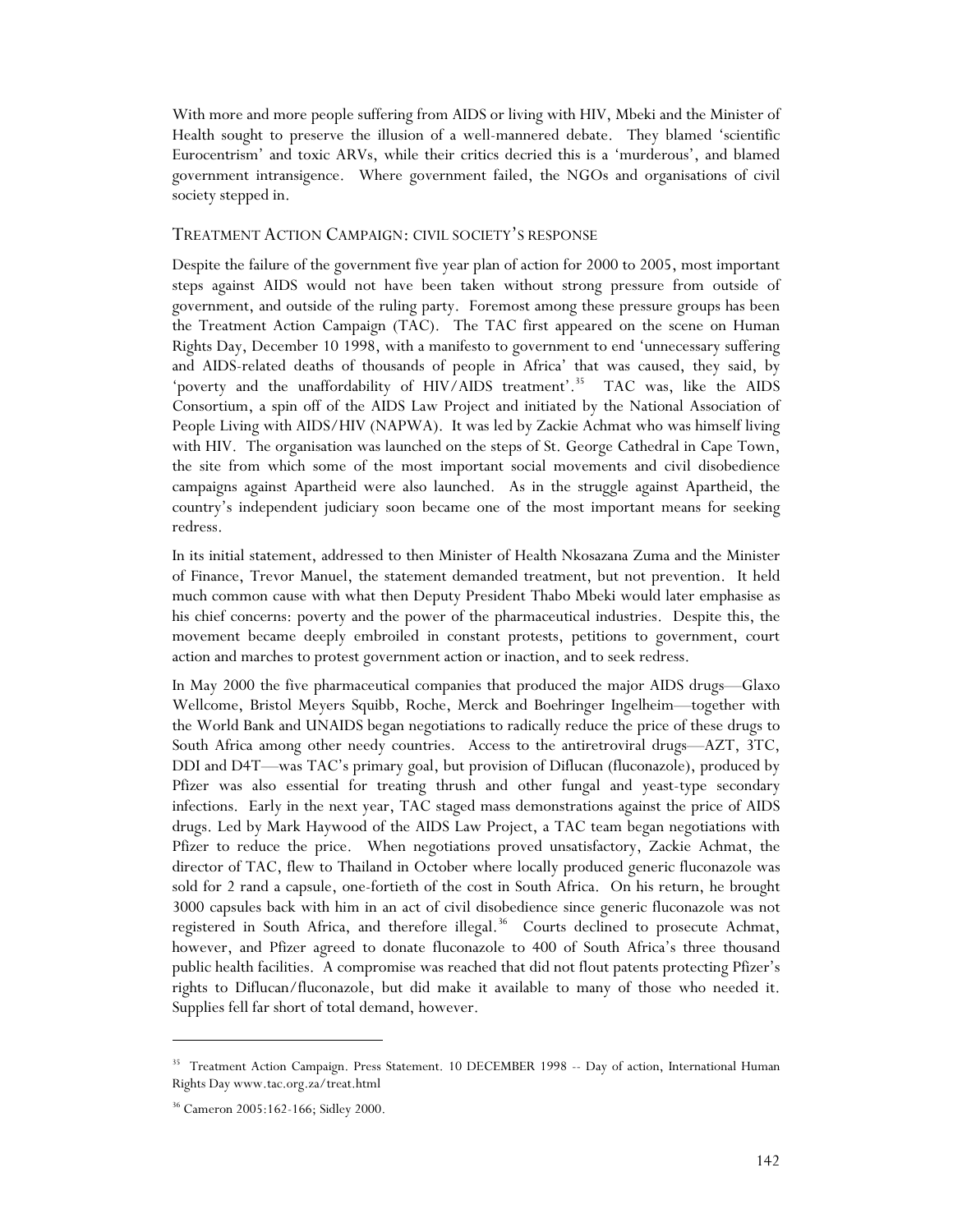In August 2000, TAC took the Minister of Health to court to force government to provide Nevirapine for mother-to-child transmission and won the case. The government initially consented, then appealed the decision, and referred the matter back to the Cabinet. After more than a year's delay, on December 14, 2001, TAC won the appeal against the Minister of Health and nine Provincial MECs for Health, forcing government to begin implementation of Nevirapine programmes in all public hospitals that were equipped to do so, then back-pedalled again. The case was eventually heard by the Constitutional Court, the highest in the land. The Constitutional Court issued an interim order and, in July 2002, issued a final order against the Minister of Health requiring government to protect newborns from congenital HIV infection by the best means possible, including (but not exclusively) the use of Nevirapine. The government was finally defeated in court, and effective drugs began to be used in government hospitals to this end.<sup>37</sup> Despite continuing resistance from the Ministry of Health, by the middle of 2006 Nevirapine was finally available in all government hospitals to treat mother to child transmission, but only with a single dose at time of birth, and a six-week follow-up which few poor women attended. As one of only seven countries worldwide in which child mortality was rising, and 90,000 children infected with HIV each year, it was clear that the intervention was either already too late or insufficient. Medical researchers recommended using AZT with Nevirapine over a longer treatment period, but government healthcare workers were too fearful of 'angering the health department' to implement the new program.<sup>38</sup>



**Figure 9.1. The Minister of Health, Manto Tshabalala-Msimang defies court order requiring state provision of Nevirapine in cases of potential Mother-to-Child transmission at birth** 

By 2005, TAC and other organisations were more concerned with treatment than with prevention. Suzanne Leclerc-Madlala, an anthropologist whose research on AIDS and public response has often been essential to support for public action, expressed the view that the technical language of prevention—terms such as 'risk profile', 'awareness' and 'sexual negotiation' for condom use and safer sex—'seemed to be from an age of innocence'. With AIDS now infecting or affecting nearly everyone, the terrain had shifted from an emphasis on prevention to treatment as the only hope. Prevention seemed to be failing; treatment for those living with HIV and AIDS was now paramount.<sup>39</sup> Against this, the government continued to

<sup>37</sup> Deane 2005: 545; Cameron 2005: 116.

<sup>&</sup>lt;sup>38</sup> Beresford 2006.

<sup>39</sup> Leclerc-Madlala 2002.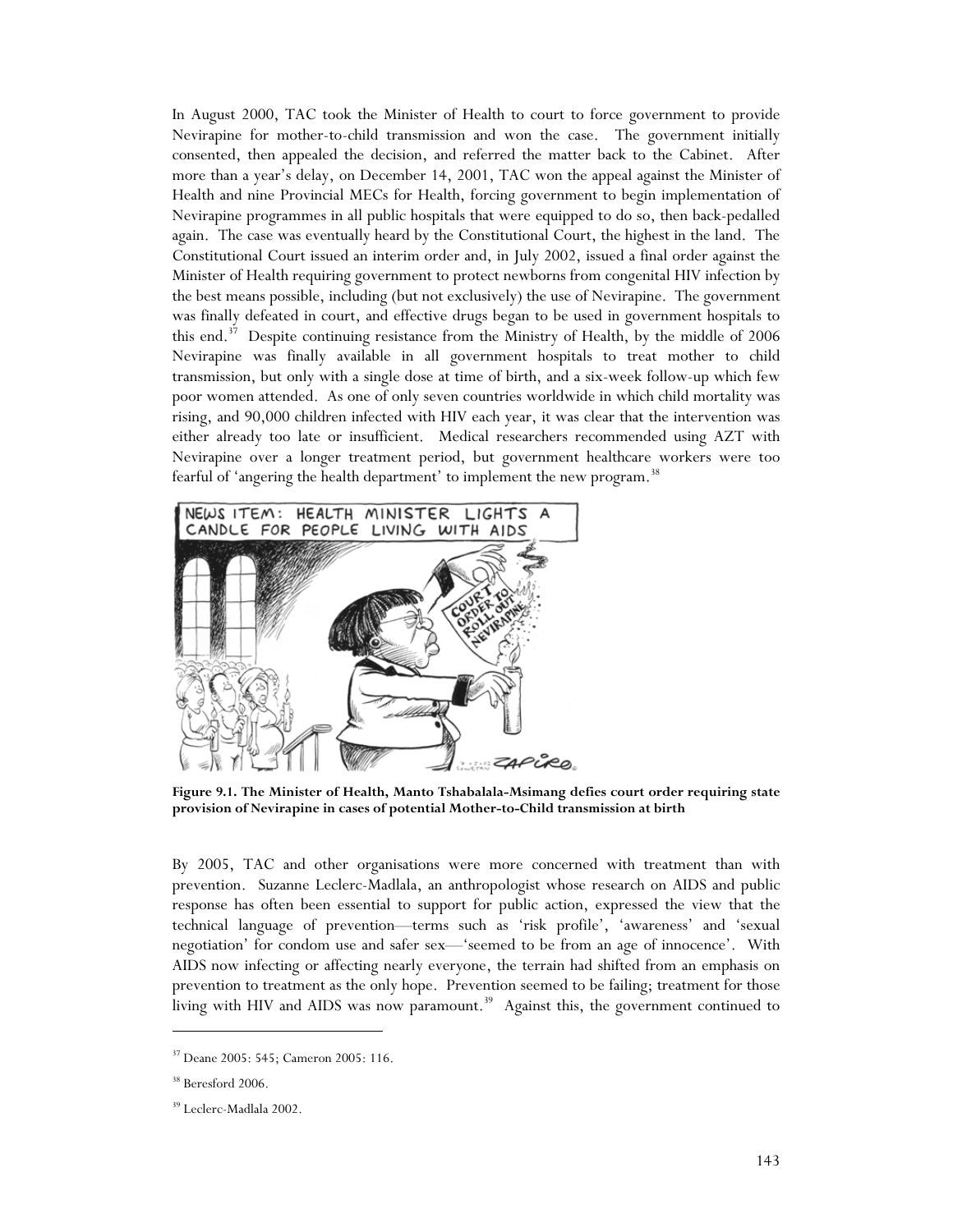resist campaigns for treatment and continued to promote prevention with the bulk of the resources at its disposal. In this, the government was no doubt correct, but it seemed to flout the demands of 'the public', especially as represented by TAC, ALP, AIDS Consortium and other major non-government organisations.

As a result of pressure from the press, the TAC, other NGOs and professional organisations, on 8 August 2003, the South African Cabinet committed itself to the provision of antiretroviral treatment in public hospitals. Three months later, government published the 'Operational Plan for Comprehensive Care and Treatment for People Living with HIV and AIDS' that was meant to guide the process. The plan stated that at least one ARV treatment point would be available and stocked in each of the 53 administrative districts in the nine provinces. The roll out, however, was unconscionably slow. The first public ARV service point was established in Gauteng Province in March 2004, and it was not until the end of 2005 that all 53 districts were eventually served by at least one hospital. Still, it was not enough. Approximately 85,000 people were receiving treatment by the end of 2005 out of the 5.2 million who were infected. At least 520,000 of those infected required immediate ARV therapy at that time, while the model proposed in the Operational Plan suggested that 120,000 should be reached at that time.<sup>40</sup> The results of the roll out were well below the target specified in the Operational Plan.<sup>41</sup> This failure was without doubt the primary reason that statistics were not reported to UNGASS in May 2006, and why all mention of specific targets was strenuously resisted by the South African delegation led by the Minister of Health.

TAC, often in association with other organisations, has continued to bring action against members of the government and others who refuse or appear unable to contribute to the rollout of treatment. For instance, in association with the South African Medical Association (the largest and principal organisation of South African medical practitioners), TAC filed court papers against the Minister of Health, the Medicines Control Council (MCC), the Western Cape MEC for Health, the mega-vitamin promoter Matthias Rath and 'AIDS denialists' Dr. David Rasnick and Dr Sam Mhlongo, a Professor of Family Medicine at the Medical University of South Africa (MEDUNSA). They also assisted prisoners in the Westville Correctional Centre in Kwa-Zulu Natal Province to file papers with the court requesting immediate access to ARV for prisoners. The case was filed in early May, and by the end of June the court issued orders compelling the Provincial government to provide ARV therapy to prisoners. The Jali Commission found that up to 90% of prisoners in South African prisons were HIV-positive due in large part to gang rapes and overcrowding in prisons.<sup>42</sup> These and other court actions have been exceptionally important in moving treatment ahead.

While resisting treatment with ARVs and promoting 'alternative' therapies, including traditional healing, special diets, vitamins and others, the government has invested heavily in prevention. The effectiveness of this has remained difficult to measure but the continuing rise in HIV prevalence and stable levels of incidence suggest that it may well be ineffective. Prevention messages have almost entirely been delivered by high-end media such as large billboards erected and maintained by Primemedia and other major players in the entertainment and media industry. Many members of the new black middle and upper classes are heavily

<sup>40</sup> According to the Actuarial Society of South Africa, 2005 ASSA model. Press release in TAC electronic newsletter, document ns29\_11\_2005.htm.

<sup>41</sup> South African Government Information website (2005),'Implementation of the Comprehensive Plan on Prevention Treatment and Care of HIV and AIDS: Fact sheet', 23rd November, http://www.info.gov.za/issues/hiv/implementation2006.htm

<sup>42</sup> South African Institute of Race Relations 2004: 320.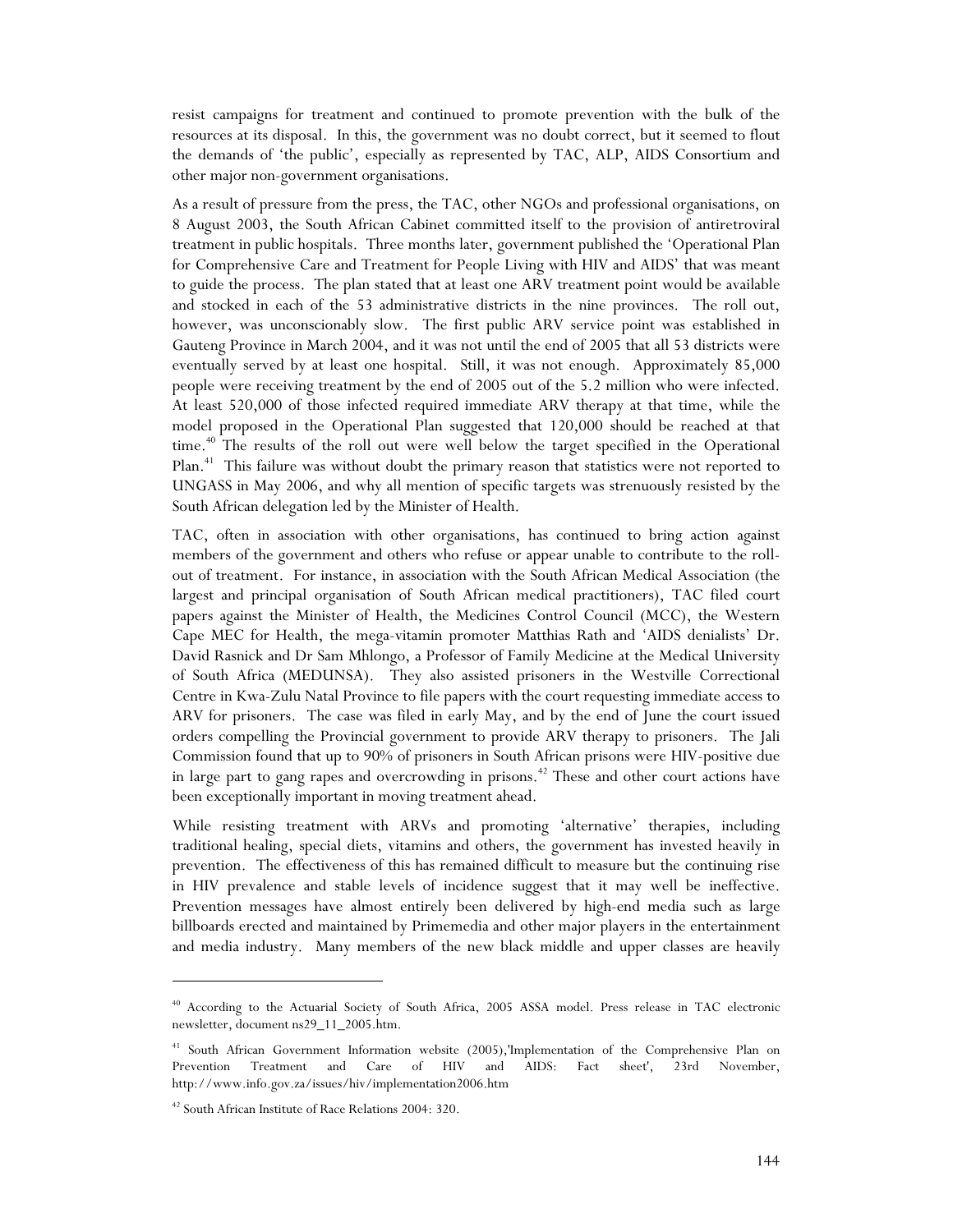invested in these companies. The costly prevention strategy fits nicely with ANC policy aimed at rapidly developing a black managerial and professional class. Though billboards developed by LoveLife are often obscure and overly clever, and often appear in inappropriate languages for their locations, South Africans are all highly mobile and this method does reach a large percentage of the public. The use of television is also justified by high levels of access across South Africa. Forty-four percent of black African households had television sets in 2001, and this percentage has certainly increased greatly in subsequent years.43 While LoveLife addresses the outdoor advertising, print, and other awareness programmes targeted at schools and rural areas, Soul City produces and presents extremely popular TV programmes. Due to questions about the effectiveness of LoveLife's approach, the Global Fund for AIDS, TB and Malaria cut its funding to LoveLife at the end of 2005. Nevertheless, both programmes continue to dominate the prevention scene in South Africa.

Although late in developing, there has been a powerful and more positive response to AIDS mounted by many organisations, churches, NGOs and service organisations around South Africa. Their growth in numbers has been almost exponential (unlike the more linear progress of HIV prevalence), but not quite as rapid as the Ugandan response. For example, the following figure (Figure 9.2) shows that rapid increase in organisations dealing with children who are either infected or affected by HIV and AIDS.



#### **Cumulative Child HIV/AIDS Organisations by Year**

**Figure 9.2. Exponential increase in number of NGOs and private organisations dealing with children and HIV/AIDS (data from The Children's Institute, University of Cape Town)** 

As the Lancet editorial suggests (see chapter epigram), something like a Truth and Reconciliation Commission is required not only to make AIDS appear as a clear and present danger to the fabric of South African life and livelihood, but to compel action. The South African judicial system has played a central role in the response to AIDS. Court action has been constantly required to force government to take responsibility. The courts have acted as the primary interface between civil society awareness and government action. The struggle against AIDS in South Africa, in other words, has taken on the dynamics of the struggle against

<sup>43</sup> South African Institute of Race Relations2004: 368, 'Households with television sets by race, 2001', based on Statistics South Africa, Census 2001.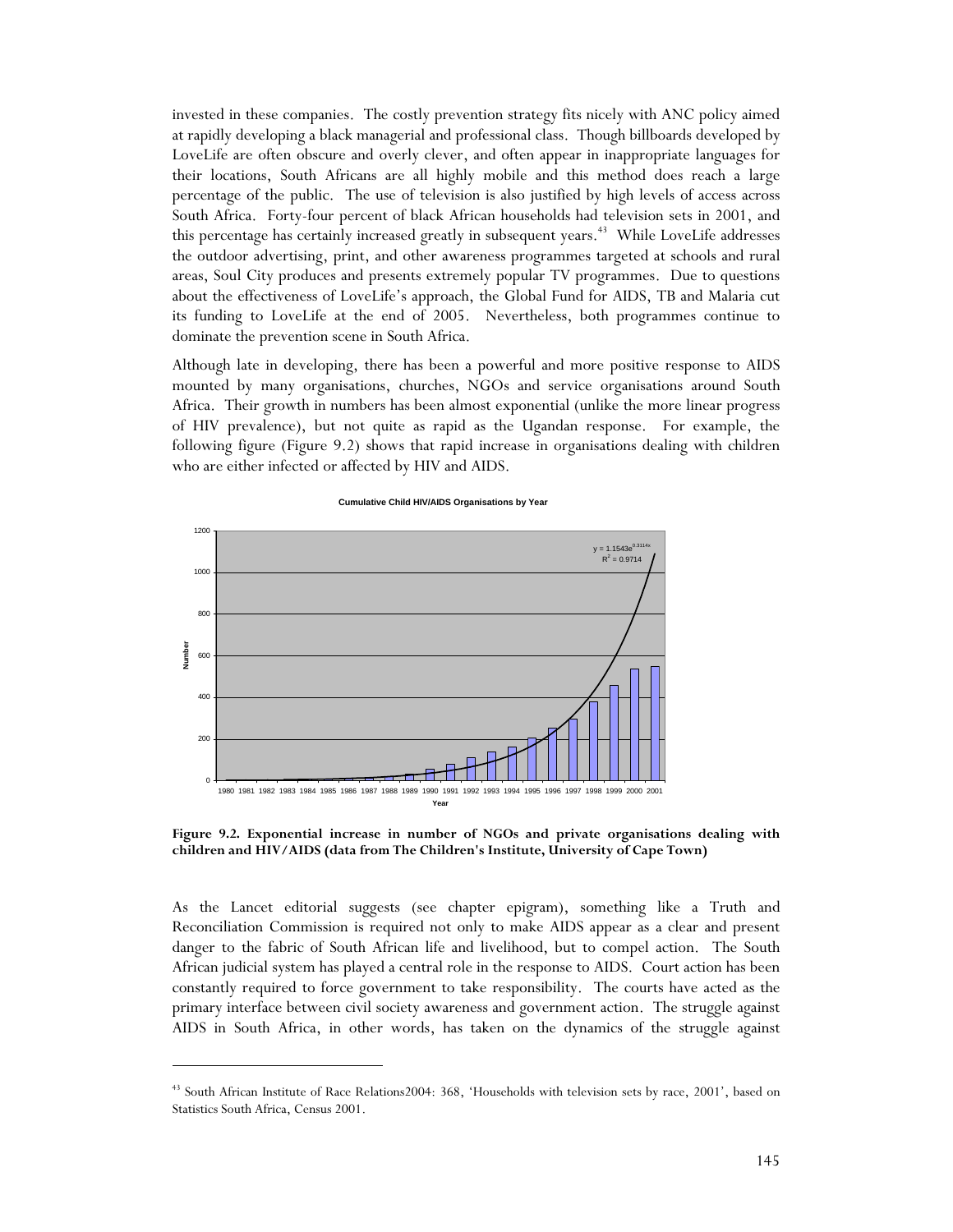Apartheid in which broad based social movements, NGOs and external donors have had to struggle against an intransigent government. Despite the 'gulf of incomprehension that divides the African National Congress policy makers from their critics'<sup>44</sup>, the struggle against AIDS in South Africa was also a struggle that engaged the modern institutions of a highly bureaucratic but democratic state. The sources of conflict lay in competing version of modernity,<sup>45</sup> especially in differing understandings of how 'the social' in its broadest sense generated the conditions and the causes of disease. The 'denialists' seem truly to believe that 'poverty' caused AIDS, especially poor nutrition, a heavier burden of other diseases among the poor, and their victimisation by powerful and wealthy multi-national pharmaceutical corporations. They believed their action was justified by an alternative science and by an astute political analysis of the effects of globalisation, especially the greater threat posed by unscrupulous capitalists.

AIDS in South Africa has been understood, too, in terms of competing concepts of human rights. President Thabo Mbeki has couched his approach to AIDS in a commitment to an ideology of Africanism that prioritises the right for an autonomous African identity that can create its own solutions for its own problems.<sup>46</sup> His Africanism, however, is predicated on a modernist discourse of development and self determination. This places Africa at odds with the developed West while, at the same time, seeks to achieve similar levels of social and economic development that will lead to full sovereignty, that is, the right to full power of self determination as an autonomous actor in world politics. This frequently places the government at odds with the TAC and other NGOs and social movements that are rooted in the discourse of human rights, specifically the rights to life, health and livelihood that are guaranteed by the South African constitution. The President and his Minister of Health are involved in a global politics, then, while their opponents from civil society are engaged in a national politics of and for human rights. Ironically, this dichotomy is not unlike the one that divided government and people during the struggle against Apartheid. These two differing visions of the political community and of South Africa's place in it have had profound implications for the way the struggle against AIDS has been fought.

The original Truth and Reconciliation Commission, however, was set up by Bishop Desmond Tutu and others in order to present the truth of what happened during the struggle against the previous government for universal democracy and human rights. It aimed to normalise relations between government and the South African people, on the one hand, and to seek reconciliation between groups of people who had formerly been in deep and violent conflict with each other. It also attempted to ensure justice, recommending punishment when this was appropriate and practical, and forgiveness wherever possible. But the Truth and Reconciliation Commission concerned itself with the past. AIDS is very much of the present, hidden or apparent.

#### IMAGINATION AND AIDS

Among other lessons, the South African experience of AIDS in the decade and a half of its ascendancy teaches us that alone among epidemics, AIDS requires a tremendous feat of imagination. Imagination is required because the infection is not immediately manifest in its host. It takes imagination to visualise the impact of the epidemic before anything much has happened, as does shaping an effective response. While the consequences of each infection are readily apparent to those who suffer it and eventually die, and for those around them who are

<sup>44</sup> Butler 2005: 591.

<sup>45</sup> Posel 2003b.

 $\,$   $^{46}$  Salcedo 2004.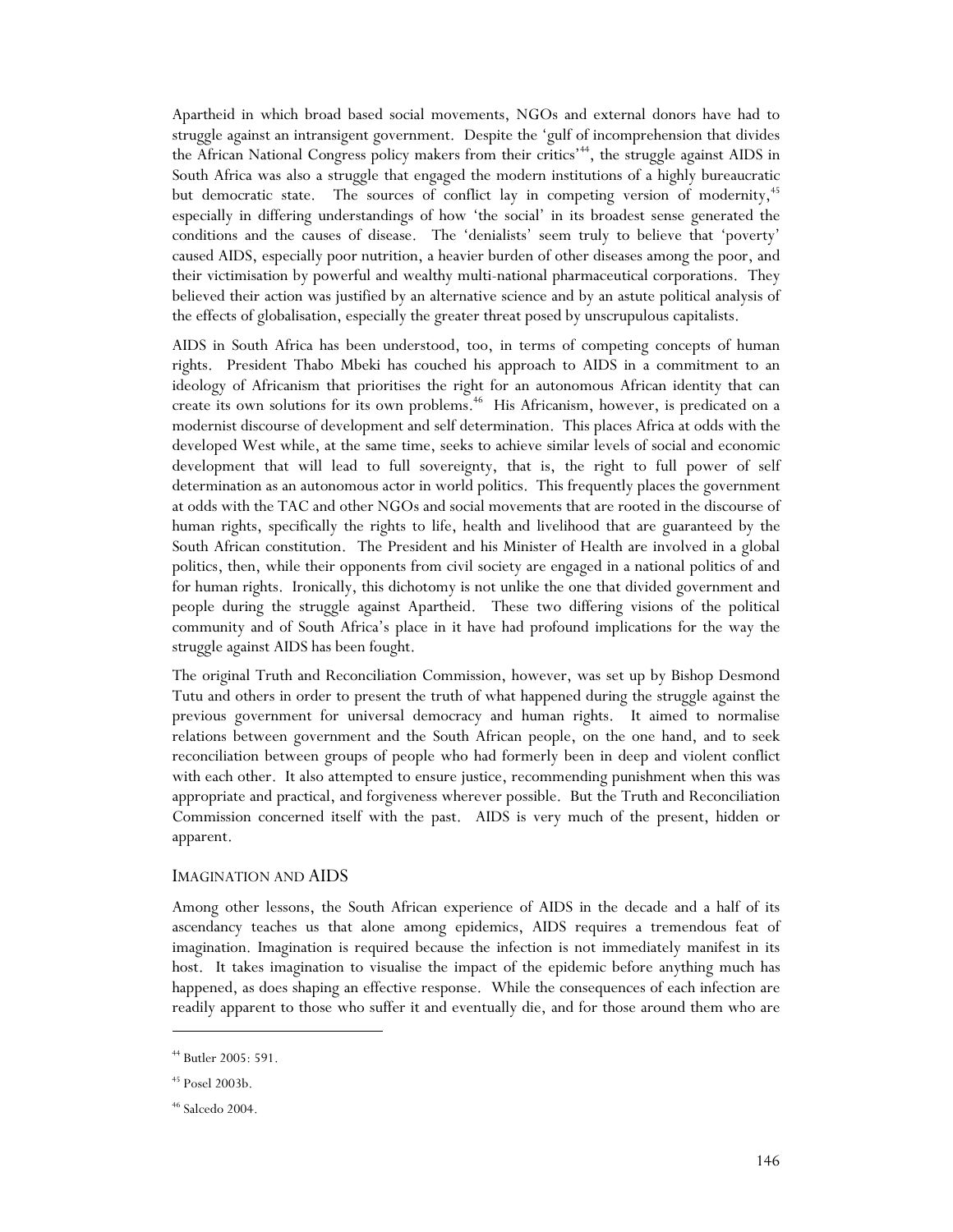either infected or affected as a result, it is nowhere obvious that a political response is the only effective response that can be made. To understand that AIDS-both a medical and a social condition—requires a political 'solution' takes a leap of imagination. The imagination must be shaped by its political and cultural context. Yet AIDS is not itself of political origin.

AIDS requires a political response because it affects the foundations of social order at the level of the family whose members and labour are lost, and for individuals who feel the sting of prejudice, or 'stigma'. Because it is a slow epidemic, developing over many years with an effect on population as a whole, it becomes a feature of daily life. Its impact on life style and life expectancy is like the impact of poverty, war, civil disorder, administrative collapse or other political catastrophes. The connection that Duesberg and Rasnick saw between lifestyle and AIDS exists, but the denialists had the direction of the causal arrow reversed. The overall ability of a society to care for its members affects the ability of those who are afflicted to survive or to maintain an acceptable quality of life for as long as possible. While South Africa's failure to provide adequate care for people living with AIDS is not in itself the consequence of poverty or war, the effects on society are the same. Thabo Mbeki's stated belief that AIDS is a disease of poverty, while not true in itself, has the same effect on HIV positive people as would pervasive poverty. AIDS *causes* poverty, and as much as denialism leads to further death and higher HIV prevalence, it causes greater poverty. This is a failure of imagination with powerful political consequences.

Any political order stands or falls on its ability to shape and change certain behaviours of its members who are the citizens or subjects of that order. We also expect a democratic state to provide security and to guarantee the human rights of its citizens. Another irony emerges. While Uganda is ruled by a sort of benevolent dictator who came to power through force of arms, it has provided significant civil benefits through an effective response to AIDS. It did this largely through popularly approved social mobilisation around the threat of AIDS which was presented as a political problem to be solved politically. South Africa, though triumphantly democratic after 1994, has often failed to provide the means for securing its citizens' right to health, security and welfare by failing to mobilise society effectively. The effort to make democracy work in the New South Africa diverted attention from AIDS: during Nelson Mandela's stewardship, AIDS simply fell off the political radar for all practical purposes. More than this, however, the patterns of South African politics that emerged over the last quarter of the twentieth century seem to have dictated a politics founded on adversarial relations—as if history was coming back to haunt those who did not understand it—rather than solidarity and common purpose.

Both Uganda and South Africa evolved political responses, but in entirely different ways. These differences reflect different histories, social organisations and cultures. Uganda moved in a way that allowed the struggle against AIDS to be incorporated into a general social movement of reconstruction and nation building in the aftermath of war and civil collapse. Levels of social integration were possible in Uganda because of its size and limited diversity, while South Africa's response has been characterised by a culture of conflict between civil society and the state that has not been transcended despite the end of Apartheid as the manifest target of civil resistance. The 'tradition'—or better, a pattern or 'structure' of conflict—has been a characteristic feature of South African politics from at least the beginning of the twentieth century.

This epidemic, unlike others, confuses categories of the personal and the public. HIV infects individuals, but is transmitted through social structures, that is, sexual networks. It infects us at our most intimate moment but changing the overall course of the epidemic is only possible through massive public effort. Its first and most obvious consequences are personal as an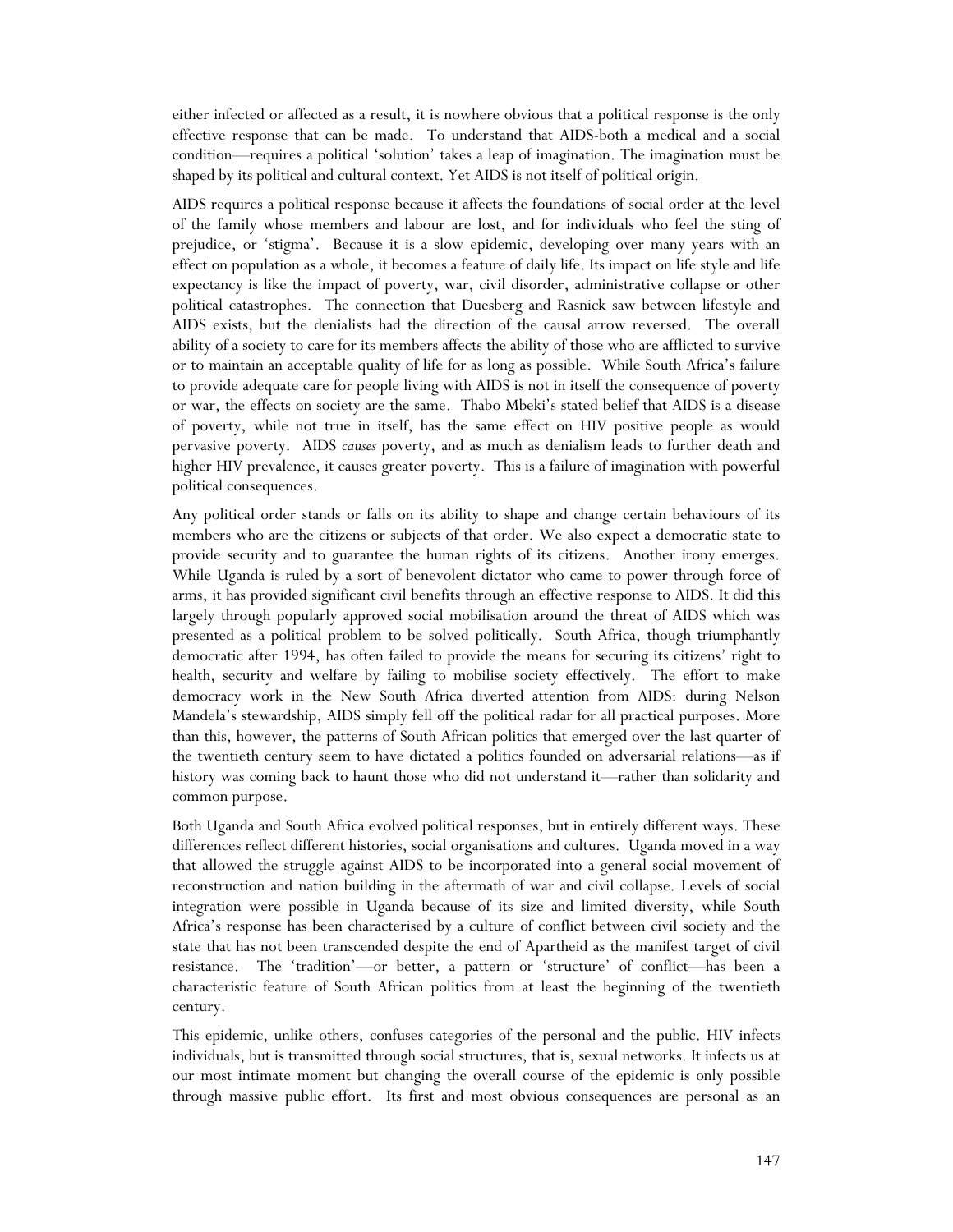affliction of the body, but its broader implications exist at the level of national economies that lose labour, productivity, commitment, and trust.

This opposition between the personal and public has to be resolved through a social imaginary that can unite the large scale of political order with the small scale personal experience of both sex and of illness and death. Conceptually, this book has sought to do this by showing how individuals are linked in larger networks. But practically, this must be done through political mobilisation and political vision. Ultimately it depends on the quality of political community and moral purpose.

South Africa has attempted this through an approach based in human rights (and 'cultural rights'), on the one hand, and one based in large scale public messages on the other. This has been far less effective, evidently, than Uganda's approach which has directed its messages at the most local level: the school classroom, the office and workplace, the church or mosque congregation. While not ignoring human rights issues entirely, Uganda set its anti-AIDS agenda in terms of achieving a collective objective of national survival and reconstruction by building its AIDS programmes into national reconstruction. During South Africa's reconstruction of national identity and social transformation, efforts to stem the tide of AIDS were perceived as an impediment and burden.

South Africa's responses to AIDS have been highly politicised. But because AIDS has been cast as a political cost, the political process became adversarial rather than cooperative. Its cost lay not only in the financial outlay that would be required to provide adequate means for testing, care, treatment, and social change, but in the leadership's perception of the burden of the past, of Apartheid, and its racialised discourse of sexual shame. First, the Office of the Public Protector's action in the Sarafina II scandal, then the action of the Medical Control Council in quashing plans for the 'development' of virodene as a miracle cure, and finally, in the TAC in opposing the Minister of Health's foot dragging in provision of ARV therapies, were perceived by the national leadership as threats to the political ascendancy of the ANC, and as virtually treasonous questioning of the legitimacy of the Minister of Health and the Deputy President, Thabo Mbeki. (For better or worse, Mandela remained aloof throughout, taking a critical stance only after the end of his presidency. He was the only one who could do so without being accused of obstructionism.) This perception created an adversarial relationship between national leadership and civil society. This in itself was all too familiar to all South Africans. When Mbeki then seized on the 'dissident' notion that HIV did not cause AIDS and that ARVs were too toxic to administer on a national scale, he seemed to take a position against normal science and common sense. His tirade in 'Castro Hlongwane' demonstrated that he had a deeper fear that South Africans, especially black South Africans, would be seen as savages with an unbridled sexuality. While there are those who might believe this, they are scarcely in a position to make their views known, still less to have a political effect. This fear seems to loom large in the political imagination of Mbeki and his group, and has thus had an ironic political effect: shame. Whether or not a robust belief in the value of sex and the participation of many South Africans in dense networks of sexual relations is anything to be ashamed of, shame has apparently led leadership to deny the very existence of AIDS. It is especially ironic since the Mbeki government represents the rationalist and moderate side of the ANC in most other issues, especially with respect to economic policy. Mbeki's position has deflected South Africa from effective political action, but is ultimately rooted in rational assessment of the costs, risks, and evidence, however misguided this now seems. The primary value appears to be a commitment to a romantic revolutionism that justifies an intransigent Africanism. Like the Apartheid government that he fought for so long, Mbeki has chosen a nationalist go-it-alone policy that neglects evidence in favour of ideology. He represents it as a 'renaissance' of African responsibility and action that grows out of an authentic African experience and knowledge.